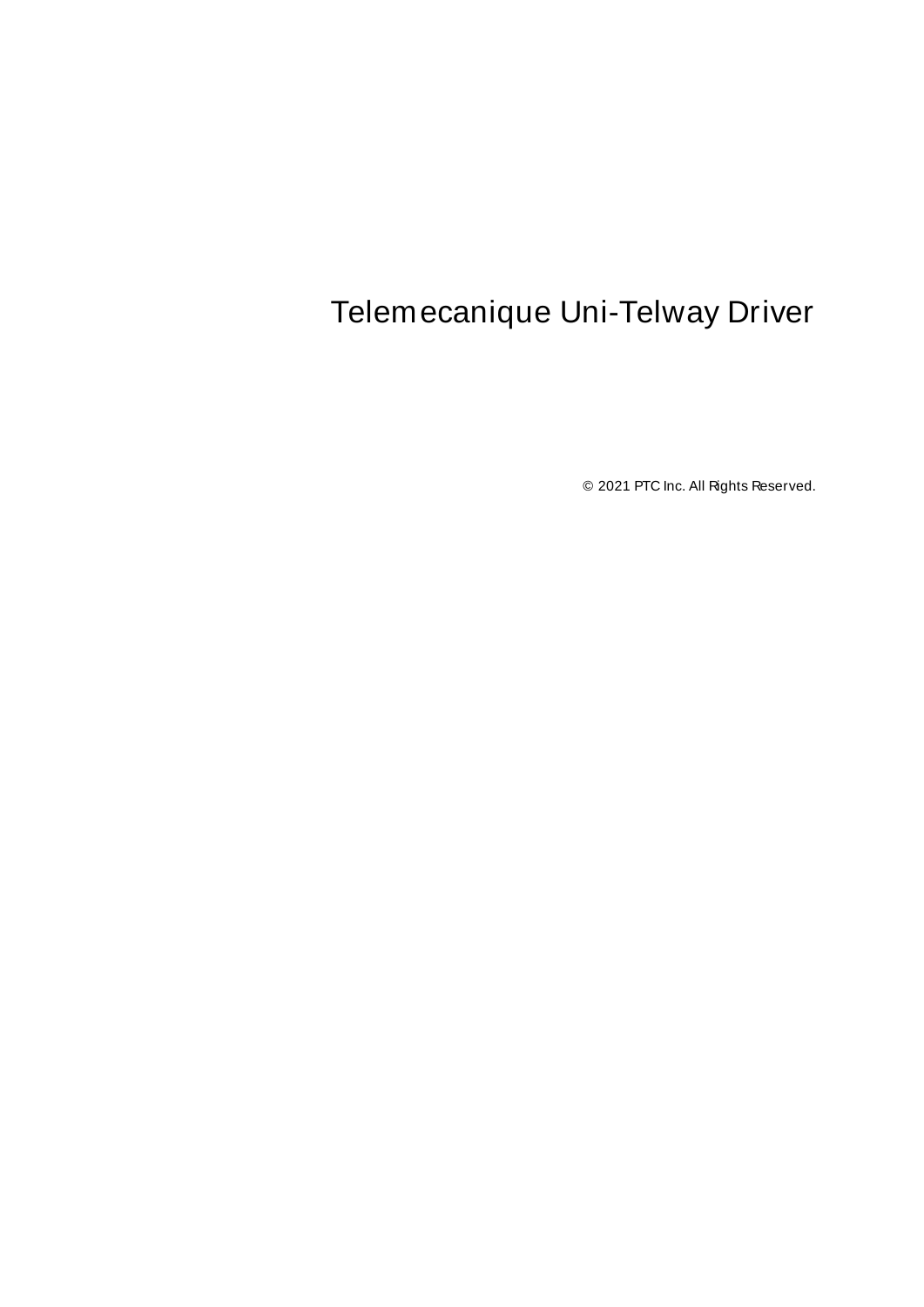# <span id="page-1-0"></span>Table of Contents

| Data Types Description manufacture and the control of the USA of the USA of the USA of the USA of the USA of t |
|----------------------------------------------------------------------------------------------------------------|
|                                                                                                                |
|                                                                                                                |
|                                                                                                                |
|                                                                                                                |
|                                                                                                                |
|                                                                                                                |
|                                                                                                                |
|                                                                                                                |
|                                                                                                                |
|                                                                                                                |
|                                                                                                                |
|                                                                                                                |
|                                                                                                                |
|                                                                                                                |
|                                                                                                                |
|                                                                                                                |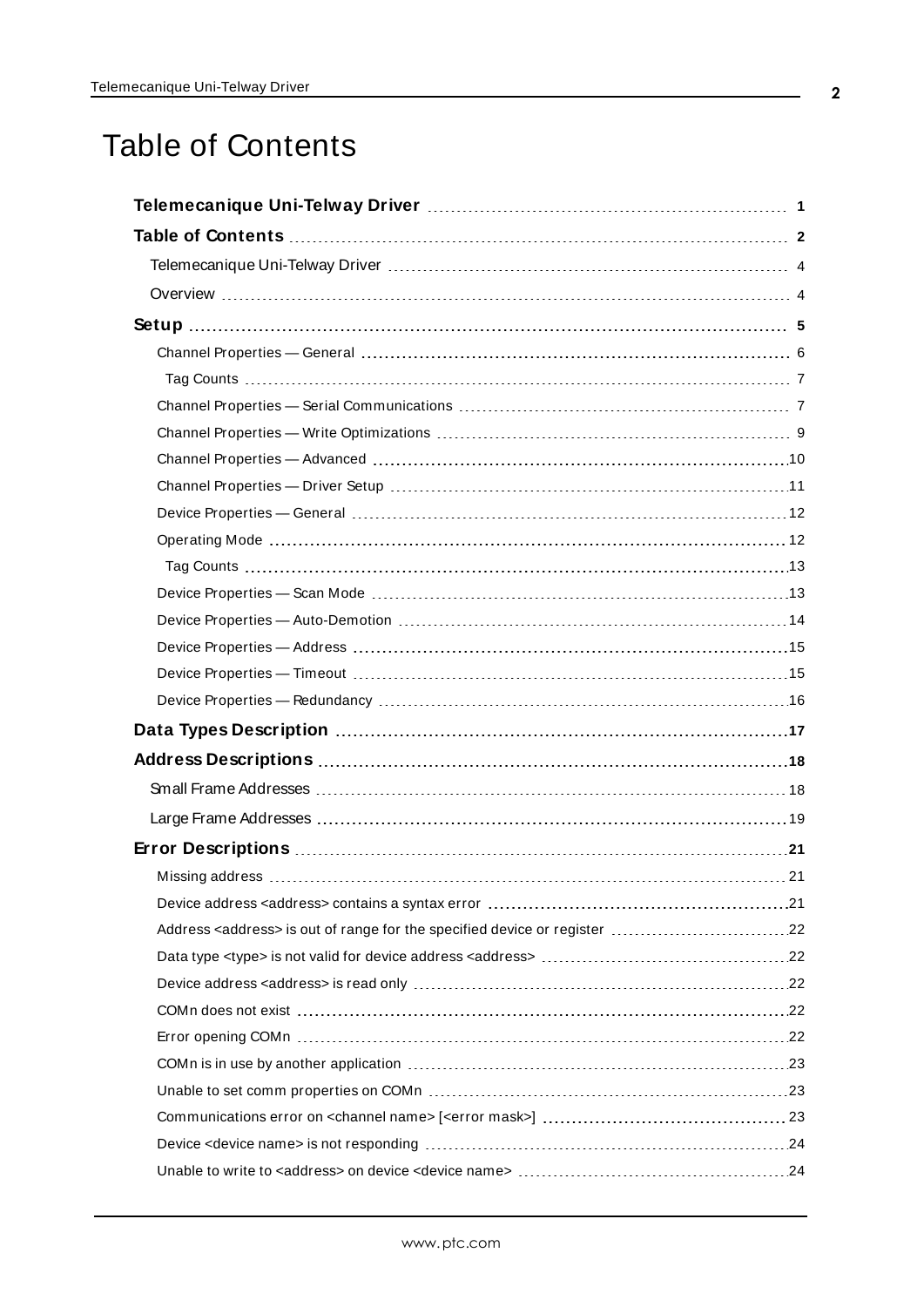| Device <device name=""> responded with error <error byte=""> (Tag <address>, Size <size>) 25</size></address></error></device> |  |
|--------------------------------------------------------------------------------------------------------------------------------|--|

<u> 1989 - Johann Barbara, martxa amerikan personal (</u>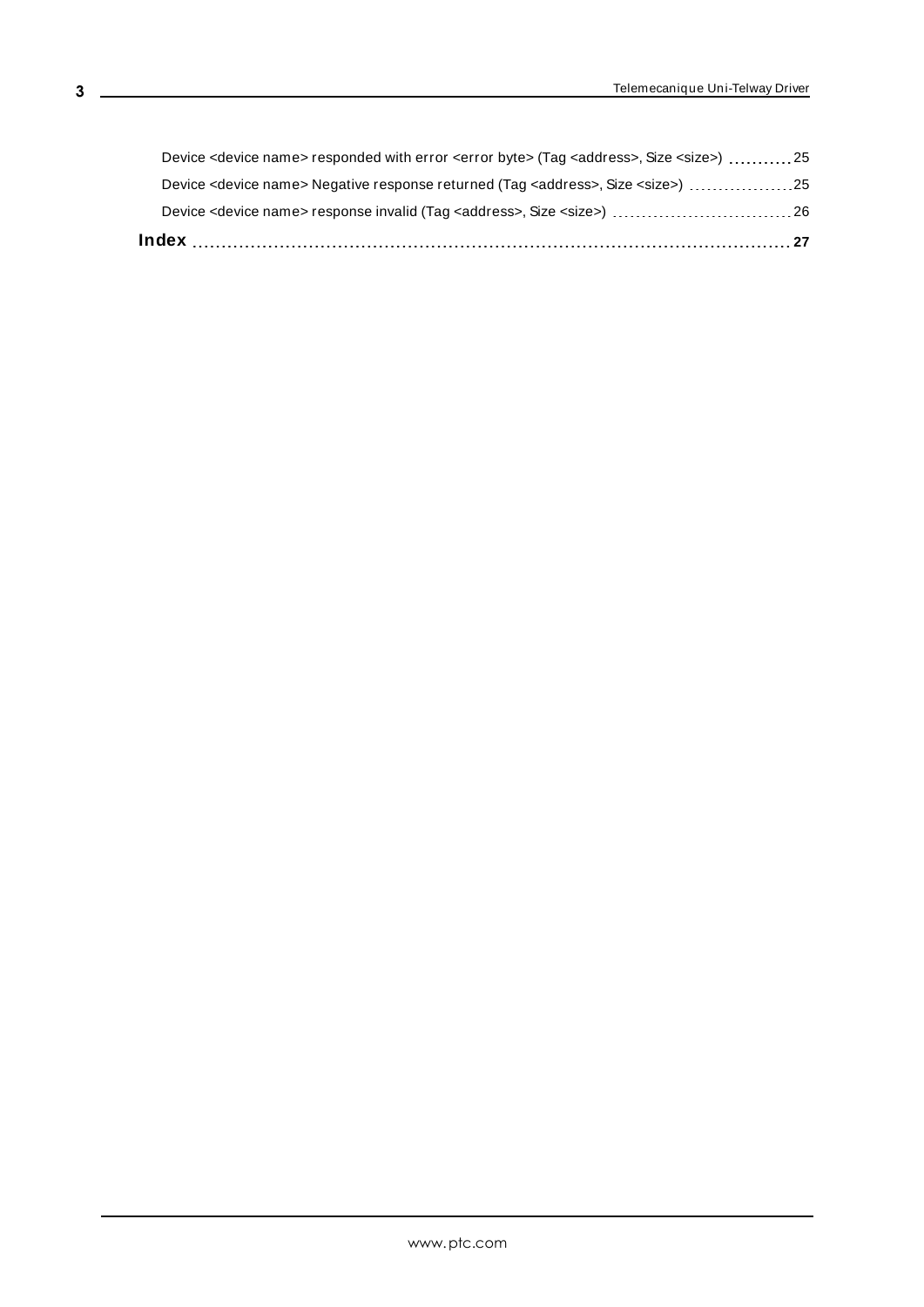## <span id="page-3-0"></span>**Telemecanique Uni-Telway Driver**

Help version 1.025

#### **CONTENTS**

#### **Overview**

What is the Telemecanique Uni-Telway Driver?

#### **Setup**

How do I configure a device for use with this driver?

#### **Data Types Description**

What data types does this driver support?

#### **Address Descriptions**

How do I address a data location on a Telemecanique device?

#### **Error Descriptions**

What error messages does the Telemecanique Uni-Telway Driver produce?

## <span id="page-3-1"></span>**Overview**

The Telemecanique Uni-Telway Driver provides a reliable way to connect Telemecanique Uni-Telway devices to OPC client applications; including HMI, SCADA, Historian, MES, ERP, and countless custom applications. It is intended for use with Telemecanique devices that communicate using the Uni-Telway protocol.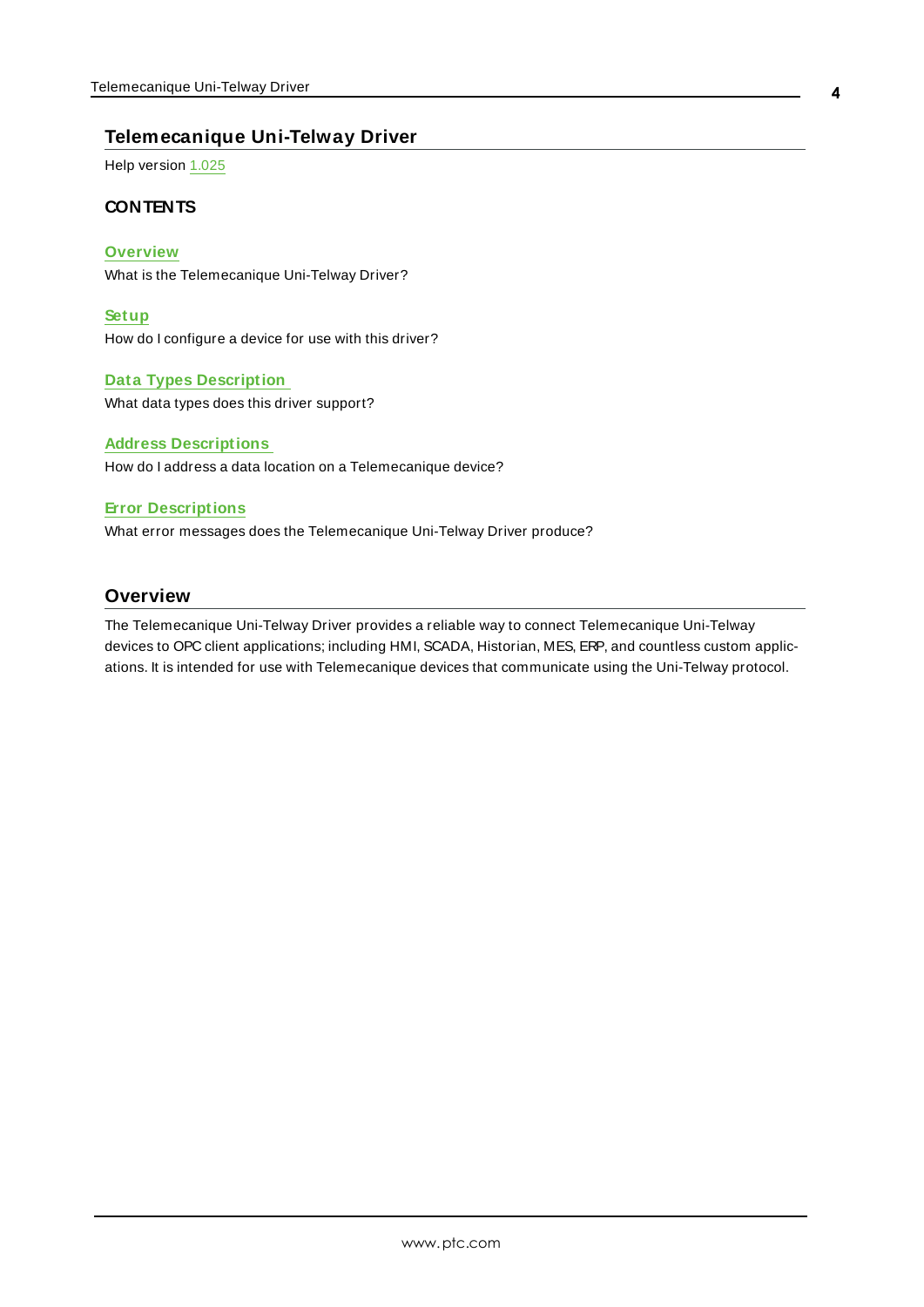### <span id="page-4-0"></span>**Setup**

#### <span id="page-4-4"></span>**Supported Devices**

Large Frame and Small Frame. Telemecanique Devices that do not support the full 128-byte data field provided by the Telemecanique Uni-Telway protocol are considered Small Frame. One example of a Small Frame device is the TSX17-20.

#### <span id="page-4-6"></span>**Communication Protocol**

Uni-Telway

#### <span id="page-4-1"></span>**Supported Communication Properties**

<span id="page-4-5"></span>Baud Rate: 1200, 2400, 9600, 19200 or 38400 Parity: None, Even or Odd Data Bits: 5, 6, 7 or 8 Stop Bits: 1 or 2

**Note:** Due to the nature of the Uni-Telway protocol, users may be required to disable FIFO buffer usage on the COM port(s) that have been selected for use with this driver.

#### <span id="page-4-2"></span>**Converters**

Depending on type of PLC being used, the TSXSCA 72 converter may not work. The TSXSCA 72 requires that the PC control the switching of the RS-485 transmitter / receiver on and off. This is done using the RTSline from the serial port. PLCs like the TSX37 respond quickly to the Telemecanique Uni-Telway Driver: the Windows communication driver is not fast enough to effectively control the TSX SCA 72s RS-485 line converter.

Schneider Automation (Electric) makes a modem cable that should work. The cable was designed for devices that do not manage the RTS signal. The part # is: TSX PCX 1031.

**Note**: Converters are to be used with our 32-bit Telemecanique Uni-Telway Driver.

#### **Channel and Device Limits**

The maximum number of channels supported by this driver is 100.

#### **Ethernet Encapsulation**

<span id="page-4-3"></span>This driver does not support Ethernet Encapsulation.

#### <span id="page-4-7"></span>**Flow Control**

When using an RS232 / RS485 converter, the type of flow control that is required will depend upon the needs of the converter. Some converters do not require any flow control and others will require RTSflow.To determine the converter's flow requirements, refer to its documentation. We recommend using an RS485 converted that provides automatic flow control.

**Note:** When using the manufacturer's supplied communications cable, it is sometimes necessary to choose a flow control property of **RTS**or **RTS Always** under the Channel Properties.

**5**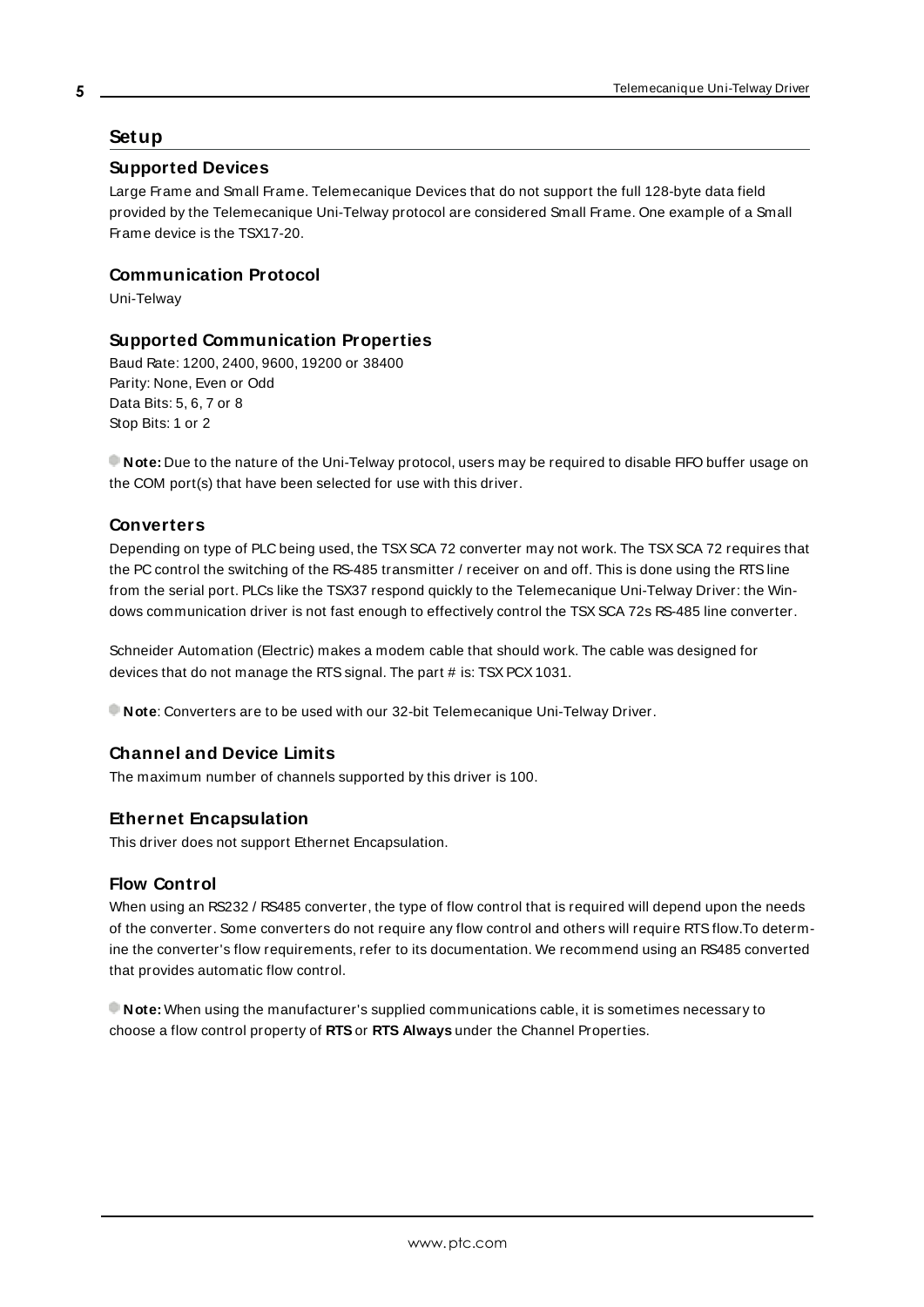## <span id="page-5-0"></span>**Channel Properties — General**

This server supports the use of multiple simultaneous communications drivers. Each protocol or driver used in a server project is called a channel. A server project may consist of many channels with the same communications driver or with unique communications drivers. A channel acts as the basic building block of an OPC link. This group is used to specify general channel properties, such as the identification attributes and operating mode.

| Property Groups     | <b>Identification</b><br>н |                |
|---------------------|----------------------------|----------------|
| General             | Name                       |                |
| Write Optimizations | Description                |                |
|                     | Driver                     |                |
| Advanced            | Diagnostics<br>ь           |                |
|                     | <b>Diagnostics Capture</b> | <b>Disable</b> |
|                     | $\Box$ Tag Counts          |                |
|                     | <b>Static Tags</b>         | 10             |

#### <span id="page-5-2"></span>**Identification**

**Name**: Specify the user-defined identity of this channel. In each server project, each channel name must be unique. Although names can be up to 256 characters, some client applications have a limited display window when browsing the OPC server's tag space. The channel name is part of the OPC browser information. The property is required for creating a channel.

For information on reserved characters, refer to "How To... Properly Name a Channel, Device, Tag, and Tag Group" in the server help.

**Description**: Specify user-defined information about this channel.

Many of these properties, including Description, have an associated system tag.

**Driver**: Specify the protocol / driver for this channel. This property specifies the device driver that was selected during channel creation. It is a disabled setting in the channel properties. The property is required for creating a channel.

**Note**: With the server's online full-time operation, these properties can be changed at any time. This includes changing the channel name to prevent clients from registering data with the server. If a client has already acquired an item from the server before the channel name is changed, the items are unaffected. If, after the channel name has been changed, the client application releases the item and attempts to reacquire using the old channel name, the item is not accepted. Changes to the properties should not be made once a large client application has been developed. Utilize proper user role and privilege management to prevent operators from changing properties or accessing server features.

#### <span id="page-5-1"></span>**Diagnostics**

**Diagnostics Capture**: When enabled, this option makes the channel's diagnostic information available to OPC applications allows the usage of statistics tags that provide feedback to client applications regarding the operation of the channel. Because the server's diagnostic features require a minimal amount of overhead processing, it is recommended that they be utilized when needed and disabled when not. The default is disabled.

**Note:** This property is not available if the driver does not support diagnostics.

**For more information, refer to "Communication Diagnostics" and "Statistics Tags" in the server help.**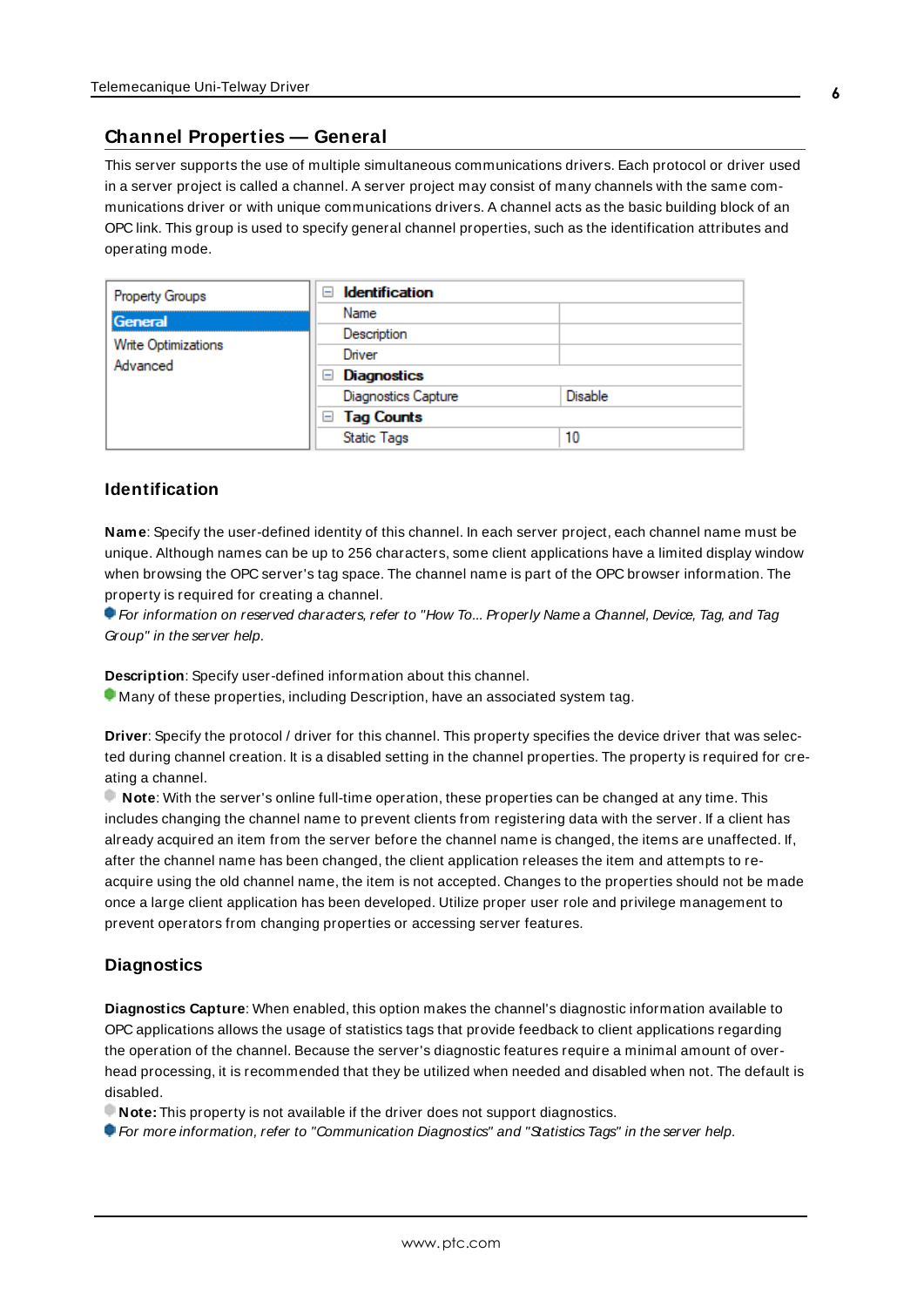## <span id="page-6-0"></span>**Tag Counts**

**Static Tags**: Provides the total number of defined static tags at this level (device or channel). This information can be helpful in troubleshooting and load balancing.

## <span id="page-6-1"></span>**Channel Properties — Serial Communications**

Serial communication properties are available to serial drivers and vary depending on the driver, connection type, and options selected. Below is a superset of the possible properties. Click to jump to one of the sections: **[Connection](#page-6-2) Type**, **Serial Port [Settings](#page-6-3)**, and **[Operational](#page-7-0) Behavior**.

**Note**: With the server's online full-time operation, these properties can be changed at any time. Utilize proper user role and privilege management to prevent operators from changing properties or accessing server features.

| Property Groups              | □ Connection Type                  |                   |
|------------------------------|------------------------------------|-------------------|
| General                      | Physical Medium                    | <b>COM Port</b>   |
| <b>Serial Communications</b> | <b>Serial Port Settings</b><br>$=$ |                   |
| <b>Write Optimizations</b>   | COM ID                             | 39                |
| Advanced                     | <b>Baud Rate</b>                   | 19200             |
|                              | Data Bits                          | 8                 |
|                              | Parity                             | None              |
|                              | Stop Bits                          |                   |
|                              | <b>Flow Control</b>                | <b>RTS Always</b> |
|                              | □ Operational Behavior             |                   |
|                              | <b>Report Communication Errors</b> | Enable            |
|                              | Close Idle Connection              | Enable            |
|                              | Idle Time to Close (s)             | 15                |

## <span id="page-6-10"></span><span id="page-6-2"></span>**Connection Type**

**Physical Medium**: Choose the type of hardware device for data communications. Options include Modem, COM Port, and None. The default is COM Port.

- <span id="page-6-9"></span><sup>l</sup> **None**: Select None to indicate there is no physical connection, which displays the **[Operation](#page-8-1) with no [Communications](#page-8-1)** section.
- <span id="page-6-8"></span><span id="page-6-6"></span><sup>l</sup> **COM Port**: Select Com Port to display and configure the **Serial Port [Settings](#page-6-3)** section.
- **Modem**: Select Modem if phone lines are used for communications, which are configured in the **Modem [Settings](#page-7-1)** section.
- <span id="page-6-11"></span>**Shared**: Verify the connection is correctly identified as sharing the current configuration with another channel. This is a read-only property.

## <span id="page-6-5"></span><span id="page-6-3"></span>**Serial Port Settings**

**COM ID**: Specify the Communications ID to be used when communicating with devices assigned to the channel. The valid range is 1 to 9991 to 16. The default is 1.

<span id="page-6-7"></span><span id="page-6-4"></span>**Baud Rate**: Specify the baud rate to be used to configure the selected communications port.

**Data Bits**: Specify the number of data bits per data word. Options include 5, 6, 7, or 8.

**7**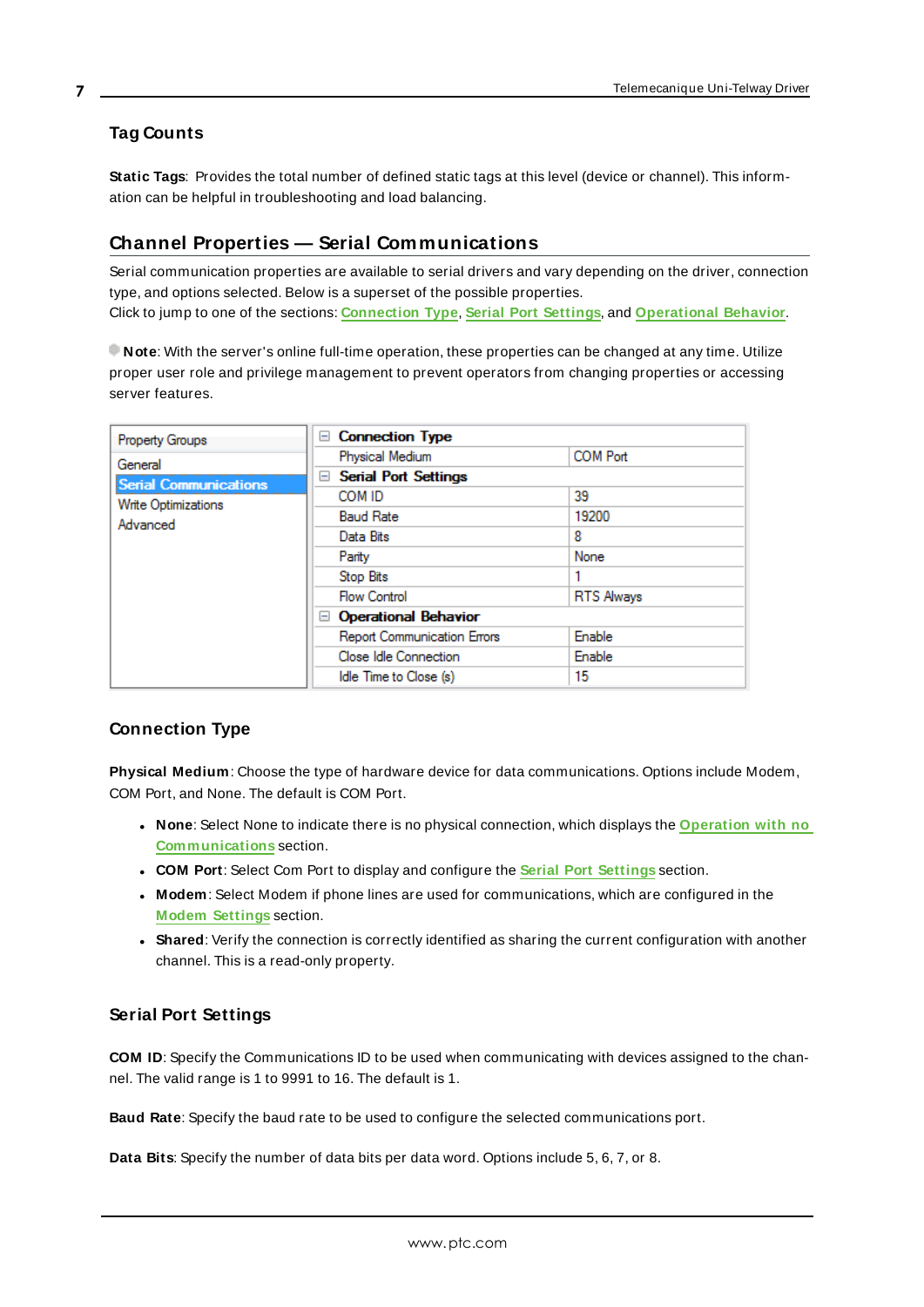<span id="page-7-15"></span><span id="page-7-9"></span>**Parity**: Specify the type of parity for the data. Options include Odd, Even, or None.

<span id="page-7-7"></span>**Stop Bits**: Specify the number of stop bits per data word. Options include 1 or 2.

Flow Control: Select how the RTS and DTR control lines are utilized. Flow control is required to communicate with some serial devices. Options are:

- <span id="page-7-6"></span>**None**: This option does not toggle or assert control lines.
- <span id="page-7-14"></span>**DTR:** This option asserts the DTR line when the communications port is opened and remains on.
- **RTS:** This option specifies that the RTS line is high if bytes are available for transmission. After all buffered bytes have been sent, the RTSline is low. This is normally used with RS232/RS485 converter hardware.
- **RTS, DTR:** This option is a combination of DTR and RTS.
- <sup>l</sup> **RTS Always**: This option asserts the RTSline when the communication port is opened and remains on.
- <span id="page-7-11"></span><span id="page-7-5"></span><sup>l</sup> **RTS Manual**: This option asserts the RTSline based on the timing properties entered for RTSLine Control. It is only available when the driver supports manual RTSline control (or when the properties are shared and at least one of the channels belongs to a driver that provides this support). RTS Manual adds an **RTS Line Control** property with options as follows:
	- **Raise**: This property specifies the amount of time that the RTS line is raised prior to data transmission. The valid range is 0 to 9999 milliseconds. The default is 10 milliseconds.
	- **Drop**: This property specifies the amount of time that the RTS line remains high after data transmission. The valid range is 0 to 9999 milliseconds. The default is 10 milliseconds.
	- **Poll Delay**: This property specifies the amount of time that polling for communications is delayed. The valid range is 0 to 9999. The default is 10 milliseconds.

<span id="page-7-13"></span><span id="page-7-10"></span>**Tip**: When using two-wire RS-485, "echoes" may occur on the communication lines. Since this communication does not support echo suppression, it is recommended that echoes be disabled or a RS-485 converter be used.

#### <span id="page-7-0"></span>**Operational Behavior**

- <span id="page-7-12"></span><sup>l</sup> **Report Communication Errors**: Enable or disable reporting of low-level communications errors. When enabled, low-level errors are posted to the Event Log as they occur. When disabled, these same errors are not posted even though normal request failures are. The default is Enable.
- <span id="page-7-8"></span><span id="page-7-3"></span><sup>l</sup> **Close Idle Connection**: Choose to close the connection when there are no longer any tags being referenced by a client on the channel. The default is Enable.
- **.** Idle Time to Close: Specify the amount of time that the server waits once all tags have been removed before closing the COM port. The default is 15 seconds.

#### <span id="page-7-1"></span>**Modem Settings**

- <span id="page-7-4"></span>**Modem**: Specify the installed modem to be used for communications.
- **Connect Timeout**: Specify the amount of time to wait for connections to be established before failing a read or write. The default is 60 seconds.
- <sup>l</sup> **Modem Properties**: Configure the modem hardware. When clicked, it opens vendor-specific modem properties.
- <span id="page-7-2"></span>**• Auto-Dial**: Enables the automatic dialing of entries in the Phonebook. The default is Disable. For more information, refer to "Modem Auto-Dial" in the server help.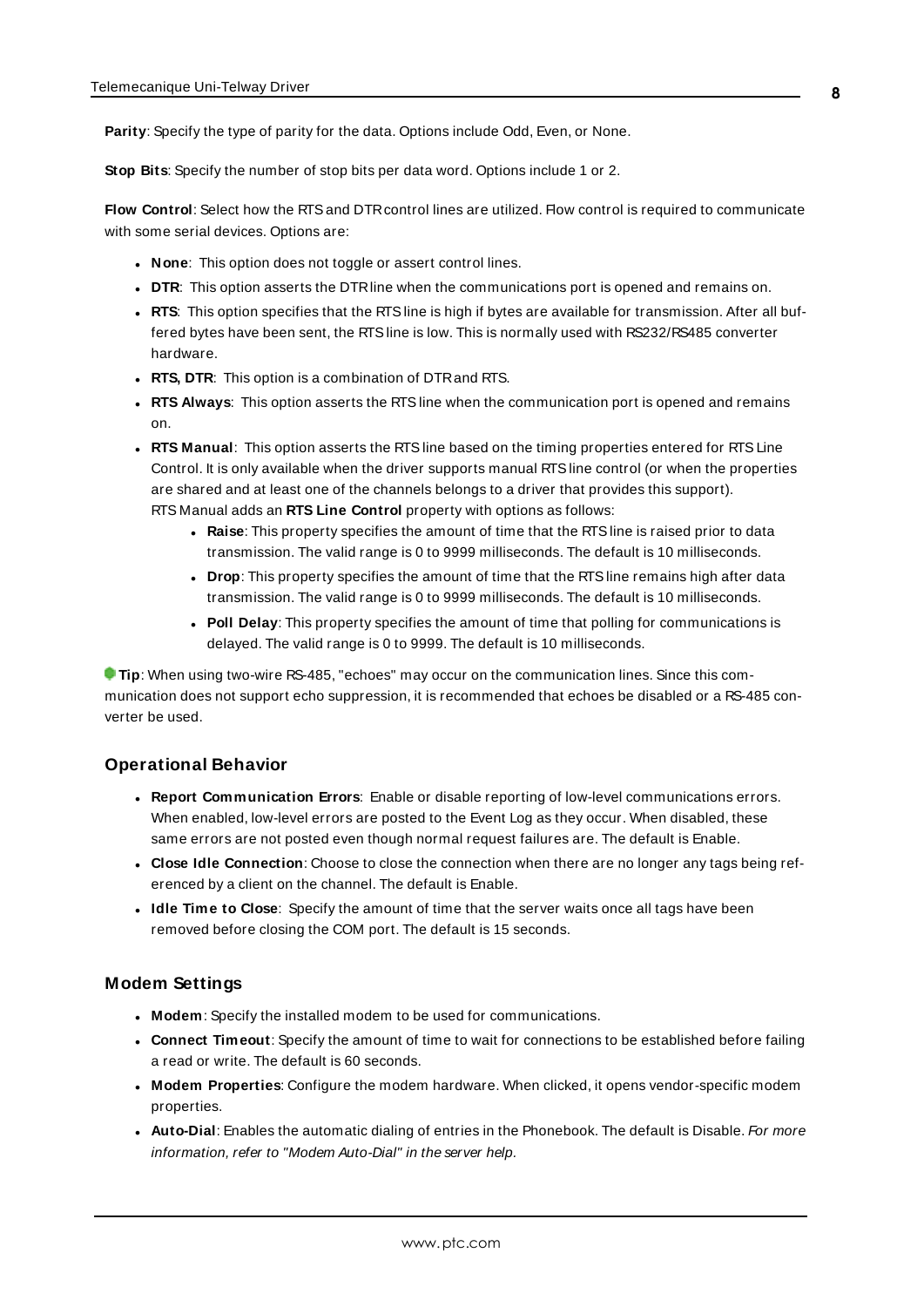- <sup>l</sup> **Report Communication Errors**: Enable or disable reporting of low-level communications errors. When enabled, low-level errors are posted to the Event Log as they occur. When disabled, these same errors are not posted even though normal request failures are. The default is Enable.
- **Close Idle Connection**: Choose to close the modem connection when there are no longer any tags being referenced by a client on the channel. The default is Enable.
- <sup>l</sup> **Idle Time to Close**: Specify the amount of time that the server waits once all tags have been removed before closing the modem connection. The default is 15 seconds.

#### <span id="page-8-1"></span>**Operation with no Communications**

<span id="page-8-4"></span>**Read Processing**: Select the action to be taken when an explicit device read is requested. Options include Ignore and Fail. Ignore does nothing; Fail provides the client with an update that indicates failure. The default setting is Ignore.

### <span id="page-8-0"></span>**Channel Properties — Write Optimizations**

The server must ensure that the data written from the client application gets to the device on time. Given this goal, the server provides optimization properties to meet specific needs or improve application responsiveness.

| <b>Property Groups</b>     | $\Box$ Write Optimizations |                                      |
|----------------------------|----------------------------|--------------------------------------|
| General                    | <b>Optimization Method</b> | Write Only Latest Value for All Tags |
|                            | Duty Cycle                 |                                      |
| <b>Write Optimizations</b> |                            |                                      |

#### <span id="page-8-3"></span><span id="page-8-2"></span>**Write Optimizations**

**Optimization Method**: Controls how write data is passed to the underlying communications driver. The options are:

- <span id="page-8-5"></span><sup>l</sup> **Write All Values for All Tags**: This option forces the server to attempt to write every value to the controller. In this mode, the server continues to gather write requests and add them to the server's internal write queue. The server processes the write queue and attempts to empty it by writing data to the device as quickly as possible. This mode ensures that everything written from the client applications is sent to the target device. This mode should be selected if the write operation order or the write item's content must uniquely be seen at the target device.
- <span id="page-8-6"></span><sup>l</sup> **Write Only Latest Value for Non-Boolean Tags**: Many consecutive writes to the same value can accumulate in the write queue due to the time required to actually send the data to the device. If the server updates a write value that has already been placed in the write queue, far fewer writes are needed to reach the same final output value. In this way, no extra writes accumulate in the server's queue. When the user stops moving the slide switch, the value in the device is at the correct value at virtually the same time. As the mode states, any value that is not a Boolean value is updated in the server's internal write queue and sent to the device at the next possible opportunity. This can greatly improve the application performance.

**Note**: This option does not attempt to optimize writes to Boolean values. It allows users to optimize the operation of HMI data without causing problems with Boolean operations, such as a momentary push button.

**.** Write Only Latest Value for All Tags: This option takes the theory behind the second optimization mode and applies it to all tags. It is especially useful if the application only needs to send the latest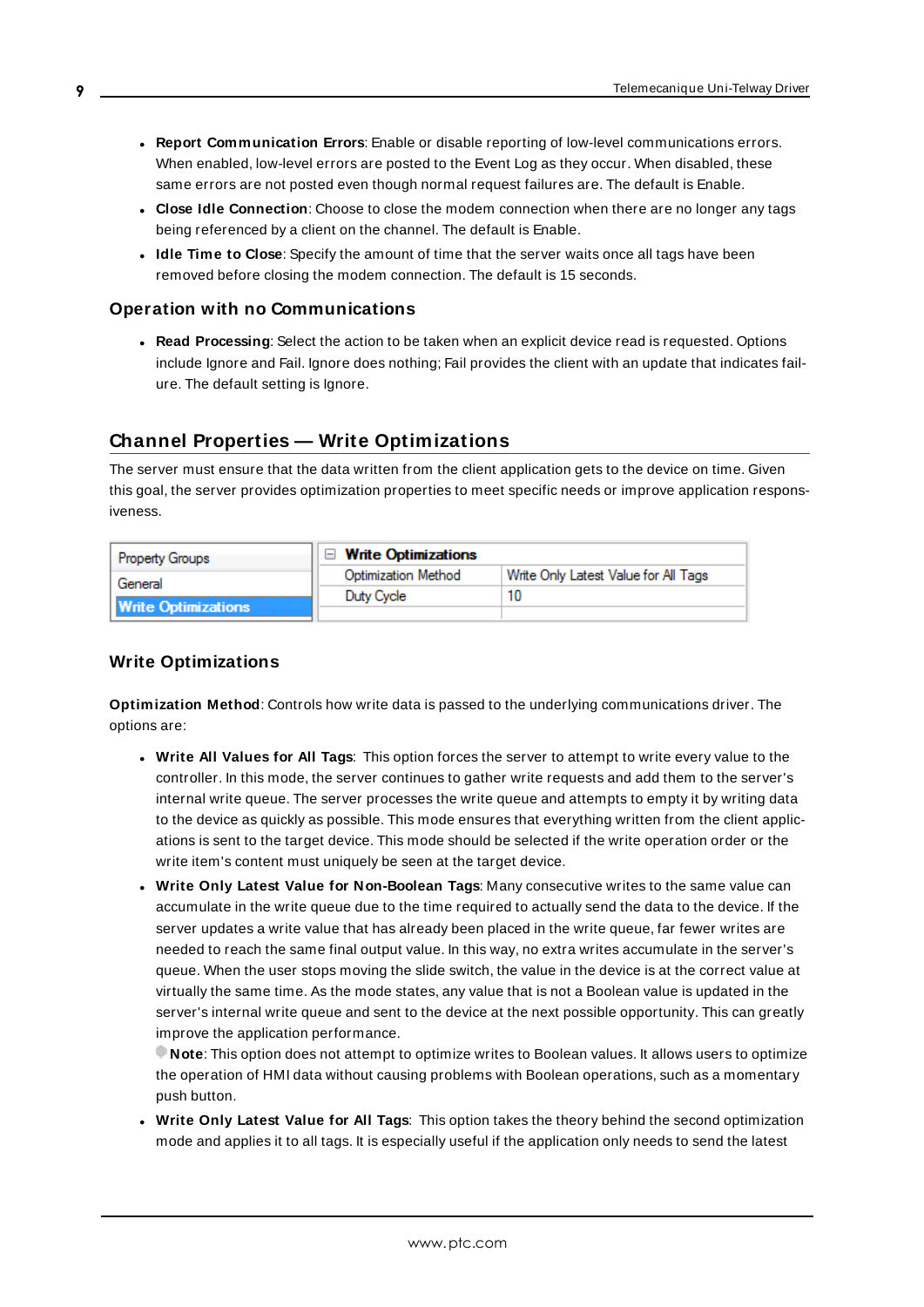<span id="page-9-6"></span>value to the device. This mode optimizes all writes by updating the tags currently in the write queue before they are sent. This is the default mode.

<span id="page-9-1"></span>**Duty Cycle**: is used to control the ratio of write to read operations. The ratio is always based on one read for every one to ten writes. The duty cycle is set to ten by default, meaning that ten writes occur for each read operation. Although the application is performing a large number of continuous writes, it must be ensured that read data is still given time to process. A setting of one results in one read operation for every write operation. If there are no write operations to perform, reads are processed continuously. This allows optimization for applications with continuous writes versus a more balanced back and forth data flow. **Note**: It is recommended that the application be characterized for compatibility with the write optimization enhancements before being used in a production environment.

## <span id="page-9-0"></span>**Channel Properties — Advanced**

This group is used to specify advanced channel properties. Not all drivers support all properties; so the Advanced group does not appear for those devices.

| <b>Property Groups</b> | $\Box$ Non-Normalized Float Handling |                   |
|------------------------|--------------------------------------|-------------------|
| General                | <b>Floating-Point Values</b>         | Replace with Zero |
| Write Optimizations    | <b>Inter-Device Delay</b>            |                   |
| <b>Advanced</b>        | Inter-Device Delay (ms)              |                   |
|                        |                                      |                   |

<span id="page-9-3"></span>**Non-Normalized Float Handling**: A non-normalized value is defined as Infinity, Not-a-Number (NaN), or as a Denormalized Number. The default is Replace with Zero. Drivers that have native float handling may default to Unmodified. Non-normalized float handling allows users to specify how a driver handles non-normalized IEEE-754 floating point data. Descriptions of the options are as follows:

- <span id="page-9-4"></span><sup>l</sup> **Replace with Zero**: This option allows a driver to replace non-normalized IEEE-754 floating point values with zero before being transferred to clients.
- <span id="page-9-5"></span><sup>l</sup> **Unmodified**: This option allows a driver to transfer IEEE-754 denormalized, normalized, non-number, and infinity values to clients without any conversion or changes.

**Note:** This property is not available if the driver does not support floating-point values or if it only supports the option that is displayed. According to the channel's float normalization setting, only real-time driver tags (such as values and arrays) are subject to float normalization. For example, EFM data is not affected by this setting.

For more information on the floating-point values, refer to "How To ... Work with Non-Normalized Floating-Point Values" in the server help.

<span id="page-9-2"></span>**Inter-Device Delay**: Specify the amount of time the communications channel waits to send new requests to the next device after data is received from the current device on the same channel. Zero (0) disables the delay.

**Note:** This property is not available for all drivers, models, and dependent settings.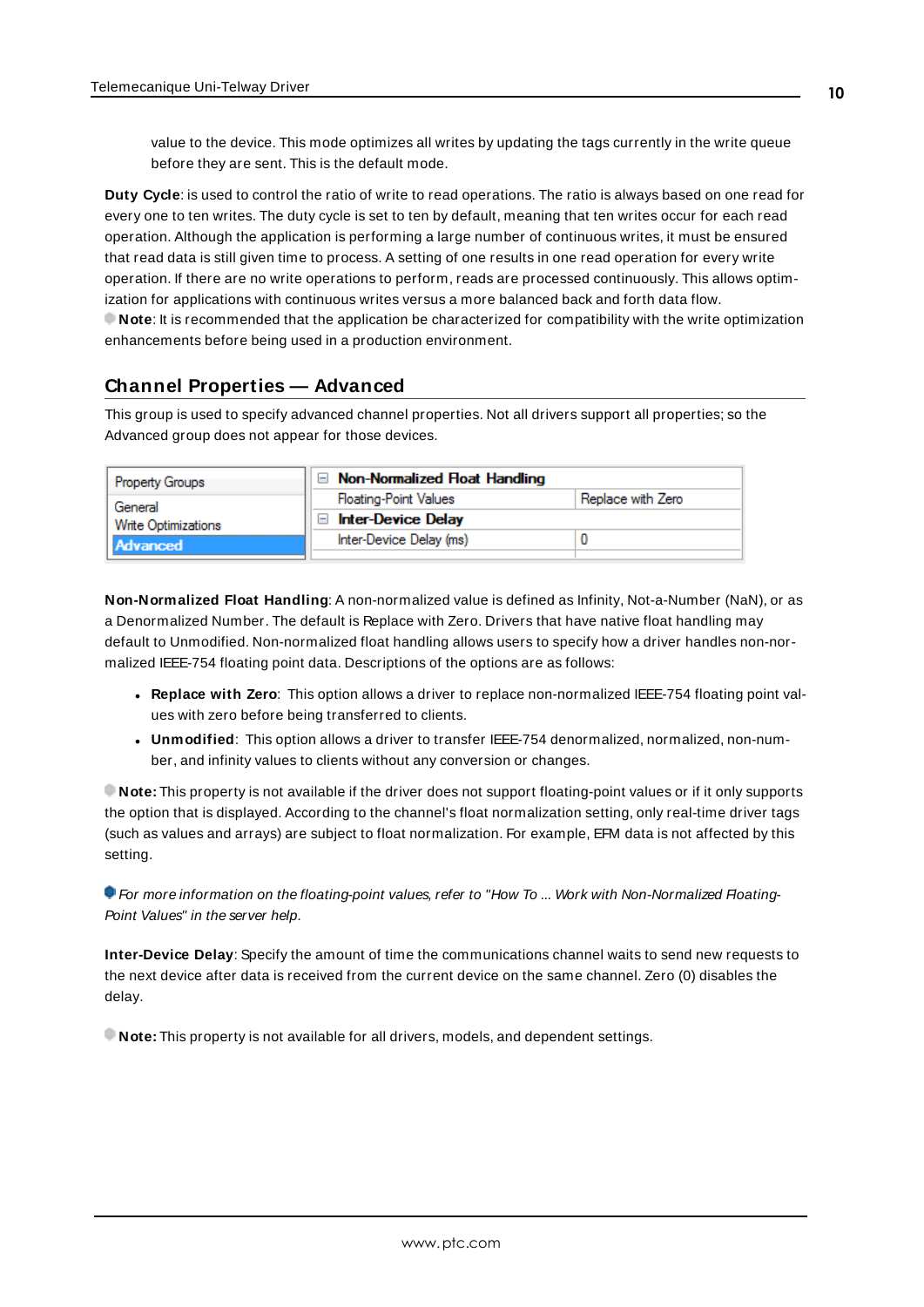## <span id="page-10-0"></span>**Channel Properties — Driver Setup**

| Property Groups       | $\Box$ Driver Setup    |  |
|-----------------------|------------------------|--|
| General               | <b>Station Address</b> |  |
| Serial Communications |                        |  |
| Write Optimizations   |                        |  |
| Advanced              |                        |  |
| <b>Driver Setup</b>   |                        |  |
|                       |                        |  |

<span id="page-10-1"></span>**Station Address**: This driver only issues requests when it's polled by the Uni-Telway network controller. The assigned station address determines which poll request the driver responds to in the programmed sequence. Valid range is from 1-253.

#### **Tips**:

- 1. Make sure that the assigned Station Address is valid. Since the driver needs to be polled before it can communicate, verify that the Uni-Telway network controller (i.e. PLC) is polling the driver's range. For example, if the network controller polls devices 1-31, a Station Address of 32 is not valid.
- 2. Make sure that the 5-layer Device ID is correct. When trying to communicate with one network controller PLC, the Device ID for the PLC should be as follows. Addresses are in hex.
	- Network 0 Station - FE Gate - 0 Module - 0 Channel - 0
- 3. Select either Sm\_Frame or Lg\_Frame depending on the Telemecanique PLC model with which communication is being established. For the Telemecanique PLC model TSX17, select the Sm\_Frame option. For all other Telemecanique PLC models, select the Lg\_Frame option.
- 4. An RS232/485 converter capable of automatic direction control is used. See **[Device](#page-4-0) Setup** for converter information.
- 5. In some Telemecanique PLCs, the **Wait Time** can be configured. The Wait Time is the amount of time the PLC acting as the Uni-Telway network controller waits when it issues poll messages to a device before timing out on the device. The default in most cases is 10 milliseconds. If this time is increased to 20 milliseconds or more, the driver's response time dramatically improves due to the reduced number of missed poll messages. This property is available in the PLC configuration.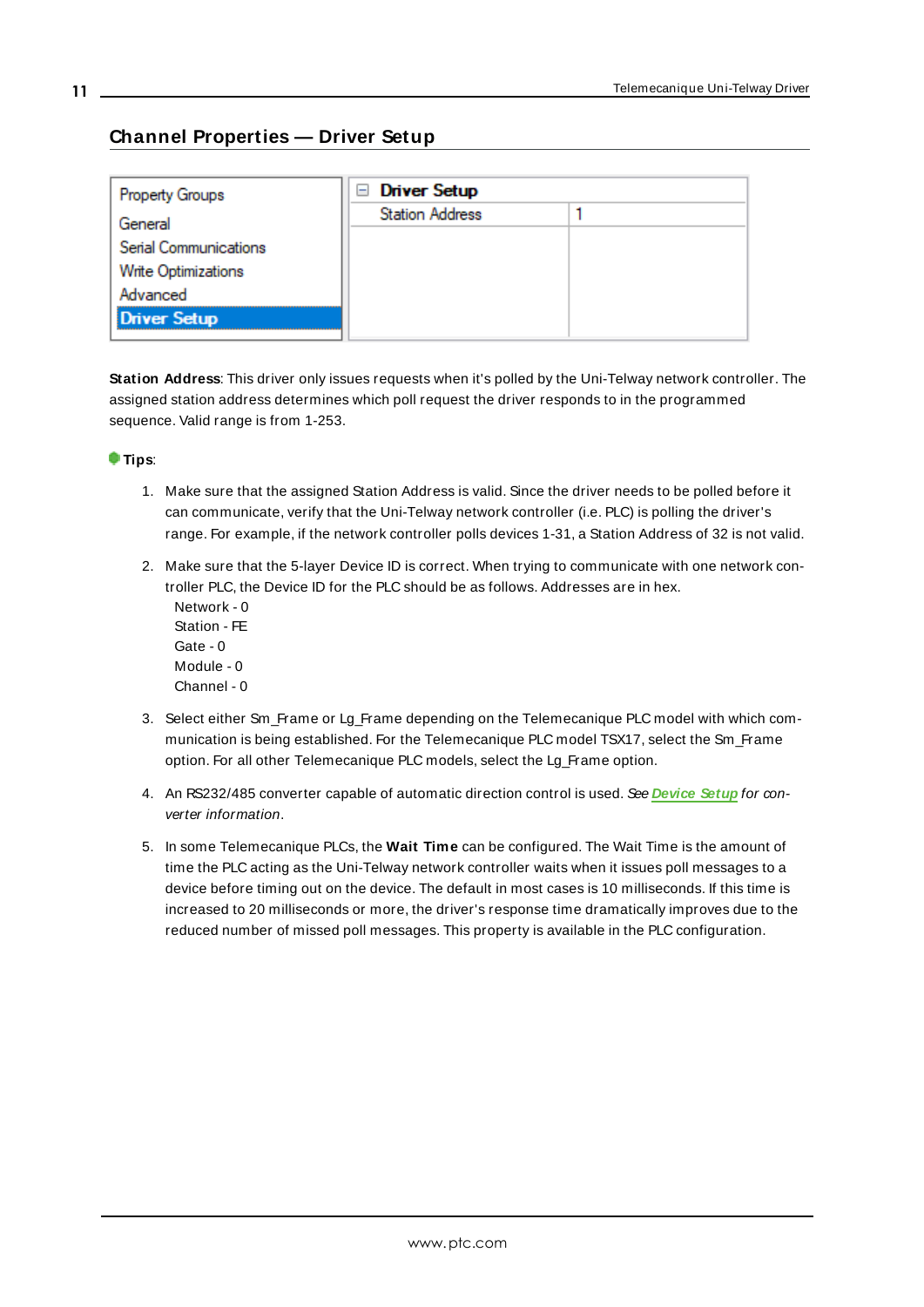## <span id="page-11-0"></span>**Device Properties — General**

A device represents a single target on a communications channel. If the driver supports multiple controllers, users must enter a device ID for each controller.

| <b>Property Groups</b> | $\Box$ Identification |         |
|------------------------|-----------------------|---------|
| General                | Name                  |         |
| Scan Mode              | Description           |         |
|                        | Channel Assignment    |         |
|                        | Driver                |         |
|                        | Model                 |         |
|                        | <b>ID</b> Format      | Decimal |
|                        | ID                    | э       |

### <span id="page-11-7"></span><span id="page-11-5"></span>**Identification**

**Name**: Specify the name of the device. It is a logical user-defined name that can be up to 256 characters long and may be used on multiple channels.

**Note**: Although descriptive names are generally a good idea, some OPC client applications may have a limited display window when browsing the OPC server's tag space. The device name and channel name become part of the browse tree information as well. Within an OPC client, the combination of channel name and device name would appear as "ChannelName.DeviceName".

For more information, refer to "How To... Properly Name a Channel, Device, Tag, and Tag Group" in server help.

**Description**: Specify the user-defined information about this device.

<span id="page-11-2"></span>**Many of these properties, including Description, have an associated system tag.** 

<span id="page-11-3"></span>**Channel Assignment**: Specify the user-defined name of the channel to which this device currently belongs.

<span id="page-11-6"></span>**Driver**: Selected protocol driver for this device.

**Model**: Specify the type of device that is associated with this ID. The contents of the drop-down menu depend on the type of communications driver being used. Models that are not supported by a driver are disabled. If the communications driver supports multiple device models, the model selection can only be changed when there are no client applications connected to the device.

**Note:** If the communication driver supports multiple models, users should try to match the model selection to the physical device. If the device is not represented in the drop-down menu, select a model that conforms closest to the target device. Some drivers support a model selection called "Open," which allows users to communicate without knowing the specific details of the target device. For more information, refer to the driver help documentation.

<span id="page-11-4"></span>**ID**: Specify the device's driver-specific station or node. The type of ID entered depends on the communications driver being used. For many communication drivers, the ID is a numeric value. Drivers that support a Numeric ID provide users with the option to enter a numeric value whose format can be changed to suit the needs of the application or the characteristics of the selected communications driver. The format is set by the driver by default. Options include Decimal, Octal, and Hexadecimal.

## <span id="page-11-1"></span>**Operating Mode**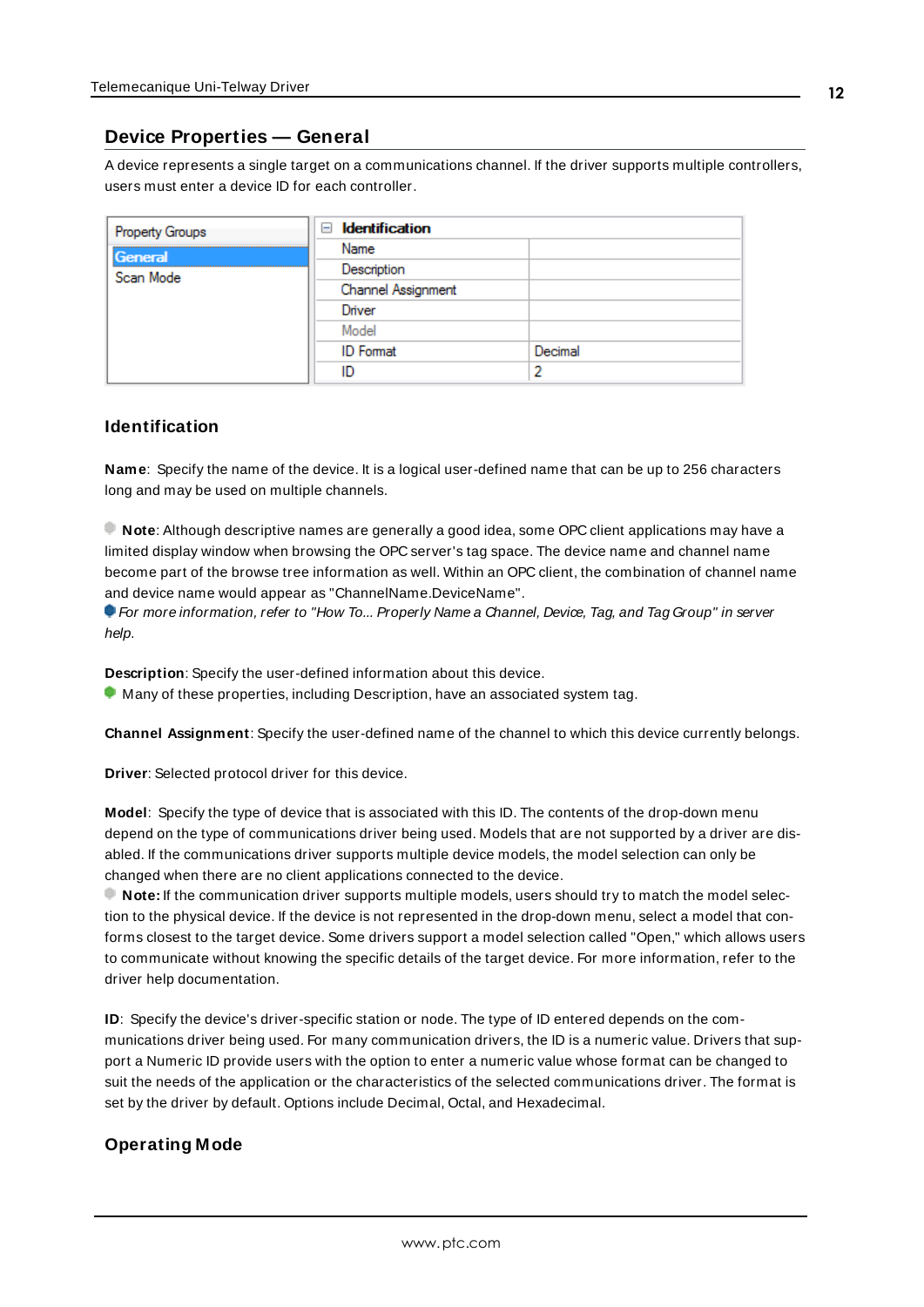| <b>Property Groups</b> | Identification        |        |
|------------------------|-----------------------|--------|
| General<br>Scan Mode   | $\Box$ Operating Mode |        |
|                        | Data Collection       | Enable |
|                        | Simulated             | No     |

<span id="page-12-2"></span>**Data Collection**: This property controls the device's active state. Although device communications are enabled by default, this property can be used to disable a physical device. Communications are not attempted when a device is disabled. From a client standpoint, the data is marked as invalid and write operations are not accepted. This property can be changed at any time through this property or the device system tags.

<span id="page-12-3"></span>**Simulated**: Place the device into or out of Simulation Mode. In this mode, the driver does not attempt to communicate with the physical device, but the server continues to return valid OPC data. Simulated stops physical communications with the device, but allows OPC data to be returned to the OPC client as valid data. While in Simulation Mode, the server treats all device data as reflective: whatever is written to the simulated device is read back and each OPC item is treated individually. The item's memory map is based on the group Update Rate. The data is not saved if the server removes the item (such as when the server is reinitialized). The default is No.

**Notes:**

- 1. This System tag (\_Simulated) is read only and cannot be written to for runtime protection. The System tag allows this property to be monitored from the client.
- 2. In Simulation mode, the item's memory map is based on client update rate(s) (Group Update Rate for OPC clients or Scan Rate for native and DDEinterfaces). This means that two clients that reference the same item with different update rates return different data.

 Simulation Mode is for test and simulation purposes only. It should never be used in a production environment.

## <span id="page-12-0"></span>**Tag Counts**

| Property Groups | Identification<br>$\overline{}$ |     |
|-----------------|---------------------------------|-----|
| General         | $\Box$ Operating Mode           |     |
|                 | $\Box$ Tag Counts               |     |
|                 | <b>Static Tags</b>              | 130 |
|                 |                                 |     |

**Static Tags**: Provides the total number of defined static tags at this level (device or channel). This information can be helpful in troubleshooting and load balancing.

## <span id="page-12-1"></span>**Device Properties — Scan Mode**

The Scan Mode specifies the subscribed-client requested scan rate for tags that require device communications. Synchronous and asynchronous device reads and writes are processed as soon as possible; unaffected by the Scan Mode properties.

| <b>Property Groups</b> | Scan Mode                  |                                    |
|------------------------|----------------------------|------------------------------------|
| General                | Scan Mode                  | Respect Client-Specified Scan Rate |
| Il Scan Mode           | Initial Updates from Cache | Disable                            |
|                        |                            |                                    |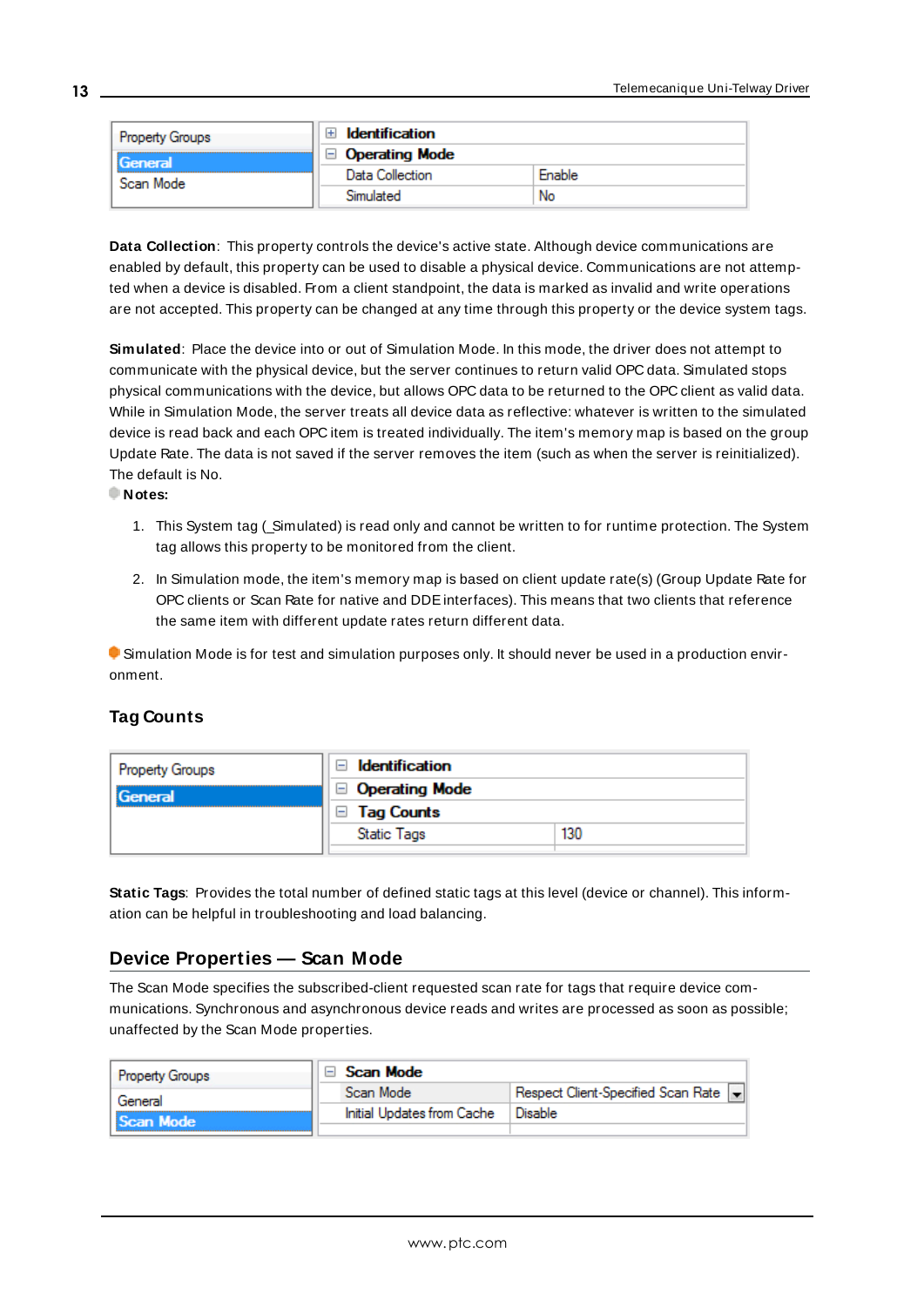<span id="page-13-6"></span>**Scan Mode**: Specify how tags in the device are scanned for updates sent to subscribing clients. Descriptions of the options are:

- <sup>l</sup> **Respect Client-Specified Scan Rate**: This mode uses the scan rate requested by the client.
- <sup>l</sup> **Request Data No Faster than Scan Rate**: This mode specifies the value set as the maximum scan rate. The valid range is 10 to 99999990 milliseconds. The default is 1000 milliseconds. **Note**: When the server has an active client and items for the device and the scan rate value is increased, the changes take effect immediately. When the scan rate value is decreased, the changes do not take effect until all client applications have been disconnected.
- <sup>l</sup> **Request All Data at Scan Rate**: This mode forces tags to be scanned at the specified rate for subscribed clients. The valid range is 10 to 99999990 milliseconds. The default is 1000 milliseconds.
- <span id="page-13-3"></span><sup>l</sup> **Do Not Scan, Demand Poll Only**: This mode does not periodically poll tags that belong to the device nor perform a read to get an item's initial value once it becomes active. It is the OPC client's responsibility to poll for updates, either by writing to the \_DemandPoll tag or by issuing explicit device reads for individual items. For more information, refer to "Device Demand Poll" in server help.
- <span id="page-13-5"></span><sup>l</sup> **Respect Tag-Specified Scan Rate**: This mode forces static tags to be scanned at the rate specified in their static configuration tag properties. Dynamic tags are scanned at the client-specified scan rate.

<span id="page-13-4"></span>**Initial Updates from Cache**: When enabled, this option allows the server to provide the first updates for newly activated tag references from stored (cached) data. Cache updates can only be provided when the new item reference shares the same address, scan rate, data type, client access, and scaling properties. A device read is used for the initial update for the first client reference only. The default is disabled; any time a client activates a tag reference the server attempts to read the initial value from the device.

## <span id="page-13-0"></span>**Device Properties — Auto-Demotion**

The Auto-Demotion properties can temporarily place a device off-scan in the event that a device is not responding. By placing a non-responsive device offline for a specific time period, the driver can continue to optimize its communications with other devices on the same channel. After the time period has been reached, the driver re-attempts to communicate with the non-responsive device. If the device is responsive, the device is placed on-scan; otherwise, it restarts its off-scan time period.

| <b>Property Groups</b> | $\Box$ Auto-Demotion                    |               |
|------------------------|-----------------------------------------|---------------|
| General                | Demote on Failure                       | <b>Enable</b> |
| Scan Mode              | Timeouts to Demote                      |               |
| Timina                 | Demotion Period (ms)                    | 10000         |
| <b>Auto-Demotion</b>   | Discard Requests when Demoted   Disable |               |
|                        |                                         |               |

<span id="page-13-1"></span>**Demote on Failure**: When enabled, the device is automatically taken off-scan until it is responding again. **Tip**: Determine when a device is off-scan by monitoring its demoted state using the AutoDemoted system tag.

<span id="page-13-7"></span>**Timeouts to Demote**: Specify how many successive cycles of request timeouts and retries occur before the device is placed off-scan. The valid range is 1 to 30 successive failures. The default is 3.

<span id="page-13-2"></span>**Demotion Period**: Indicate how long the device should be placed off-scan when the timeouts value is reached. During this period, no read requests are sent to the device and all data associated with the read requests are set to bad quality. When this period expires, the driver places the device on-scan and allows for another attempt at communications. The valid range is 100 to 3600000 milliseconds. The default is 10000 milliseconds.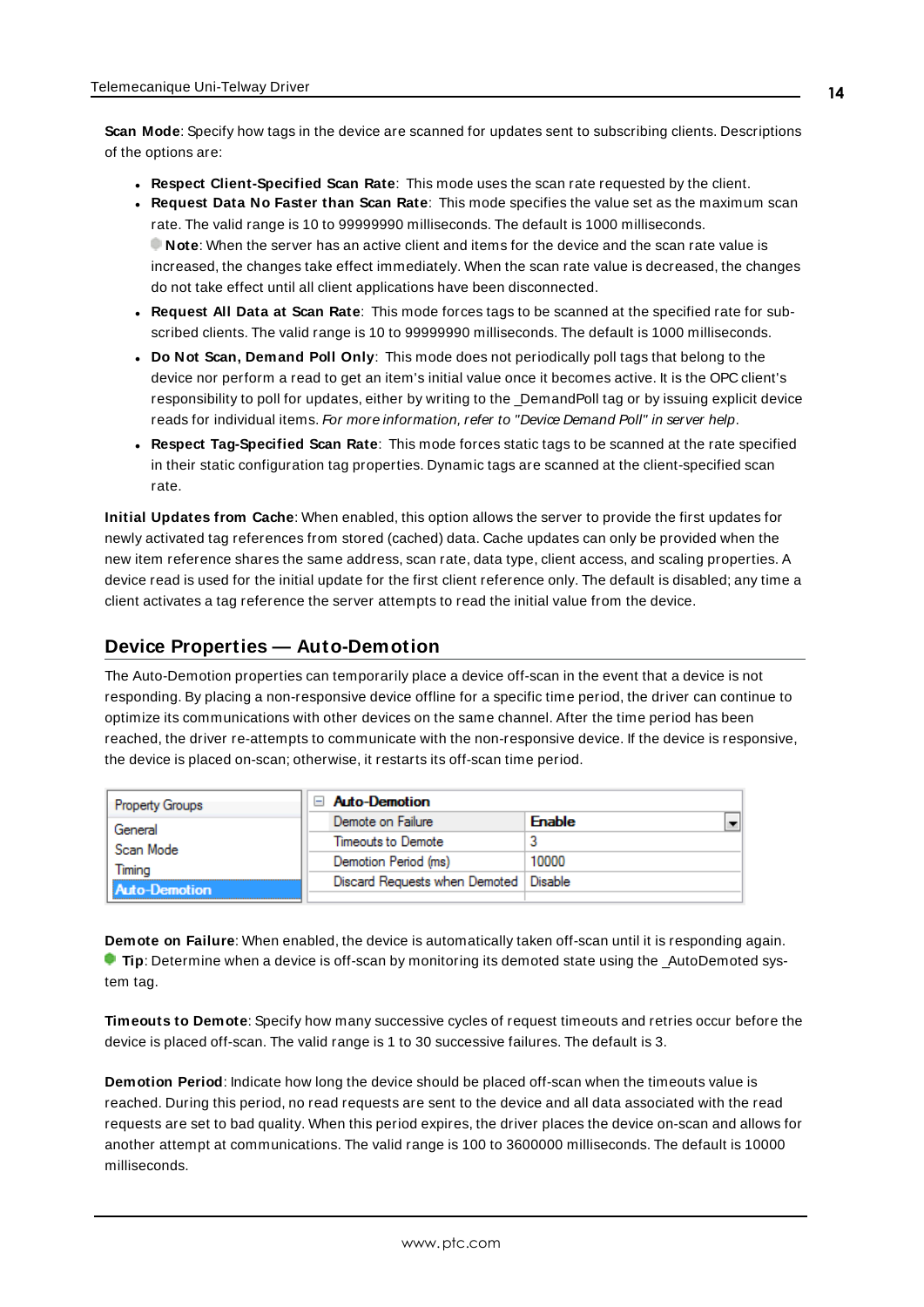<span id="page-14-3"></span>**Discard Requests when Demoted**: Select whether or not write requests should be attempted during the off-scan period. Disable to always send write requests regardless of the demotion period. Enable to discard writes; the server automatically fails any write request received from a client and does not post a message to the Event Log.

<span id="page-14-0"></span>

|  |  |  | Device Properties - Address |
|--|--|--|-----------------------------|
|--|--|--|-----------------------------|

| Property Groups                            | <b>Five Layer Address</b>         |    |
|--------------------------------------------|-----------------------------------|----|
| General                                    | Five Layer Network Address        |    |
| Scan Mode                                  | <b>Five-Layer Station Address</b> | FF |
| Auto-Demotion<br><b>Address</b><br>Fimeout | Five-Layer Gate Address           |    |
|                                            | Five-Layer Module Address         |    |
|                                            | <b>Five-Layer Channel Address</b> |    |
|                                            |                                   |    |

### <span id="page-14-4"></span>**Five-Layer Address**

This property group specifies the five-layer address information to identify the device connected to the Telemecanique network with the following components:

<span id="page-14-11"></span><span id="page-14-8"></span><span id="page-14-7"></span><span id="page-14-5"></span><span id="page-14-2"></span>**Network** 00 - FE(0 - 254) **Station** 00 - FE (0 - 254) **Gate** 00 - FE(0 - 254) **Module** Rack 0 - F(0 - 15) / Module 0 - 7 **Channel** 00 - FE(0 - 254)

## <span id="page-14-1"></span>**Device Properties — Timeout**

| <b>Property Groups</b> | Timeout<br>$\overline{\phantom{a}}$ |     |
|------------------------|-------------------------------------|-----|
| General                | Response Timeout (ms)               | 500 |
| Scan Mode              | Message Timeout (s)                 | 2   |
| Auto-Demotion          | Retries                             | 6   |
| <b>Address</b>         |                                     |     |
| <b>Timeout</b>         |                                     |     |

<span id="page-14-9"></span>**Response Timeout**: Specify how long the driver should wait for intermediate responses before timing out. An intermediate response is any single portion of a response frame or poll request from the Uni-Telway network controller. Valid response timeout values range from 20 to 3000 ms. The default is 500 ms.

<span id="page-14-6"></span>**Message Timeout**: Specify how long the driver should wait for the Uni-Telway network controller to satisfy a request for data. Valid message timeout values range from 1 to 999 seconds. The default is 2 seconds.

<span id="page-14-10"></span>**Retries**: Specify how many times the driver attempt a communications request before considering the request to have failed. The valid range is 1 to 10 retries. The default is 6 retries. The number of retries configured for the application depends largely on the communications environment.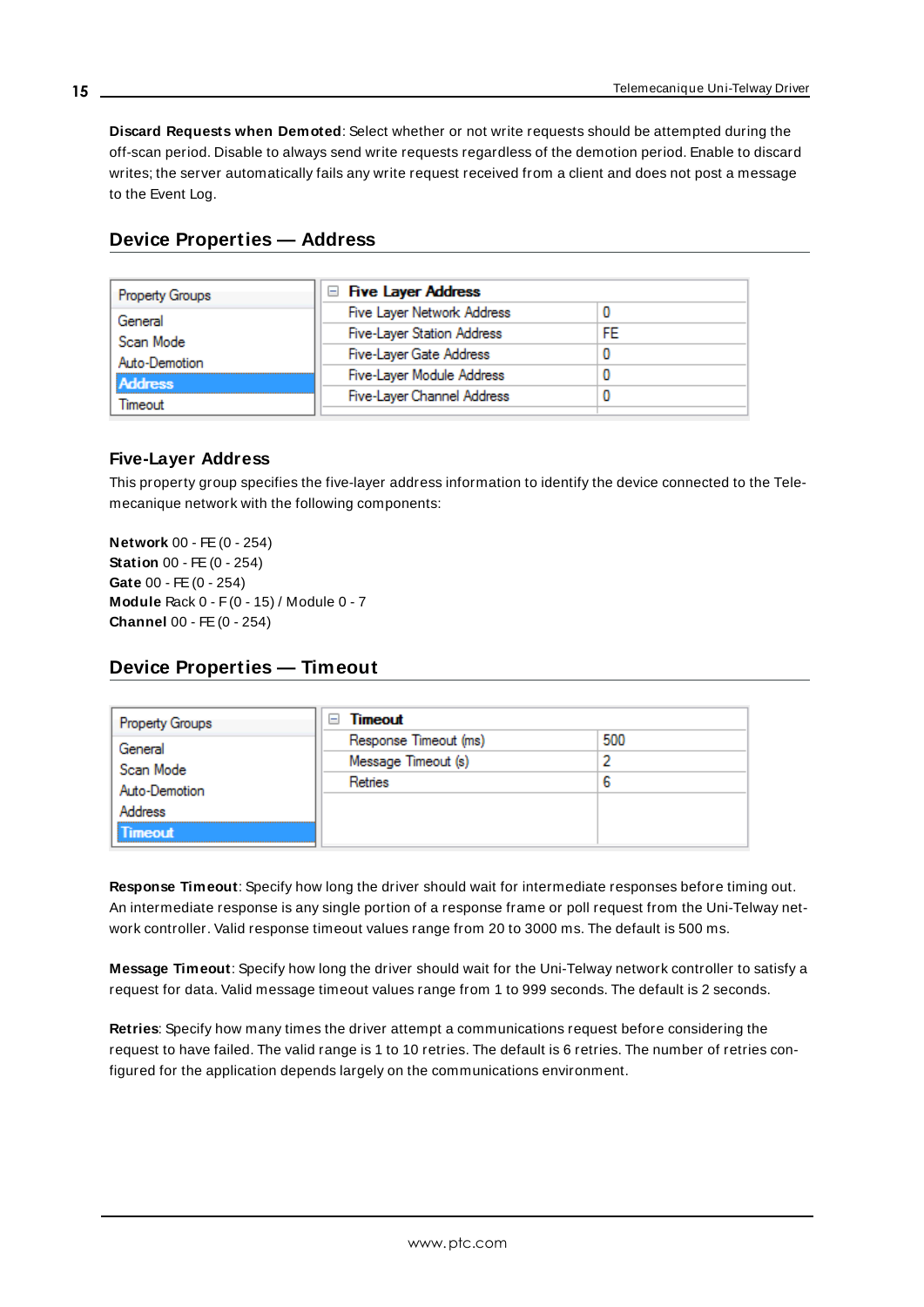# <span id="page-15-0"></span>**Device Properties — Redundancy**

| <b>Property Groups</b>     | Redundancy<br>$=$      |                                    |
|----------------------------|------------------------|------------------------------------|
| General                    | Secondary Path         | <b>Channel</b> Device1<br>$\cdots$ |
| Scan Mode                  | Operating Mode         | Switch On Failure                  |
| Timing                     | Monitor Item           |                                    |
| Auto-Demotion              | Monitor Interval (s)   | 300                                |
| <b>Tag Generation</b>      | Return to Primary ASAP | Yes                                |
| <b>Tag Import Settings</b> |                        |                                    |
|                            |                        |                                    |
| Redundancy                 |                        |                                    |

Redundancy is available with the Media-Level Redundancy Plug-In.

Consult the website, a sales representative, or the **user [manual](https://www.kepware.com/getattachment/35461efd-b53a-4219-a109-a89fad20b230/media-level-redundancy-manual.pdf)** for more information.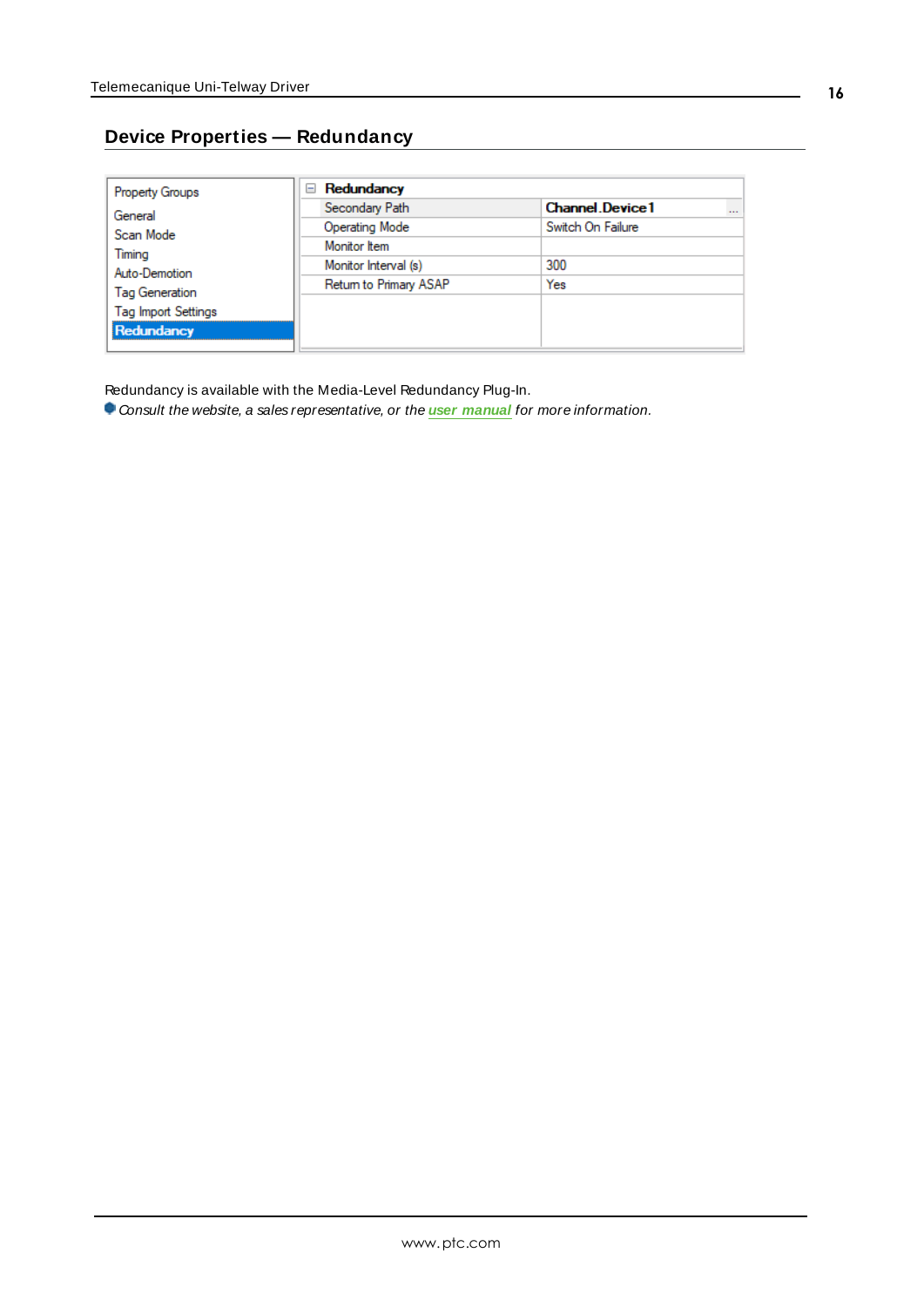# <span id="page-16-0"></span>**Data Types Description**

<span id="page-16-5"></span><span id="page-16-4"></span><span id="page-16-3"></span><span id="page-16-2"></span><span id="page-16-1"></span>

| Data Type    | <b>Description</b>                 |
|--------------|------------------------------------|
| Boolean      | Single bit                         |
| Word         | Unsigned 16-bit value              |
|              |                                    |
|              | bit 0 is the low bit               |
|              | bit 15 is the high bit             |
| Short        | Signed 16-bit value                |
|              |                                    |
|              | bit 0 is the low bit               |
|              | bit 14 is the high bit             |
|              | bit 15 is the sign bit             |
| <b>DWord</b> | Unsigned 32-bit value              |
|              |                                    |
|              | bit 0 is the least significant bit |
|              | bit 31 the most significant bit    |
| Long         | Signed 32-bit value                |
|              |                                    |
|              | bit 0 is the least significant bit |
|              | bit 30 the most significant bit    |
|              | bit 31 is the sign bit             |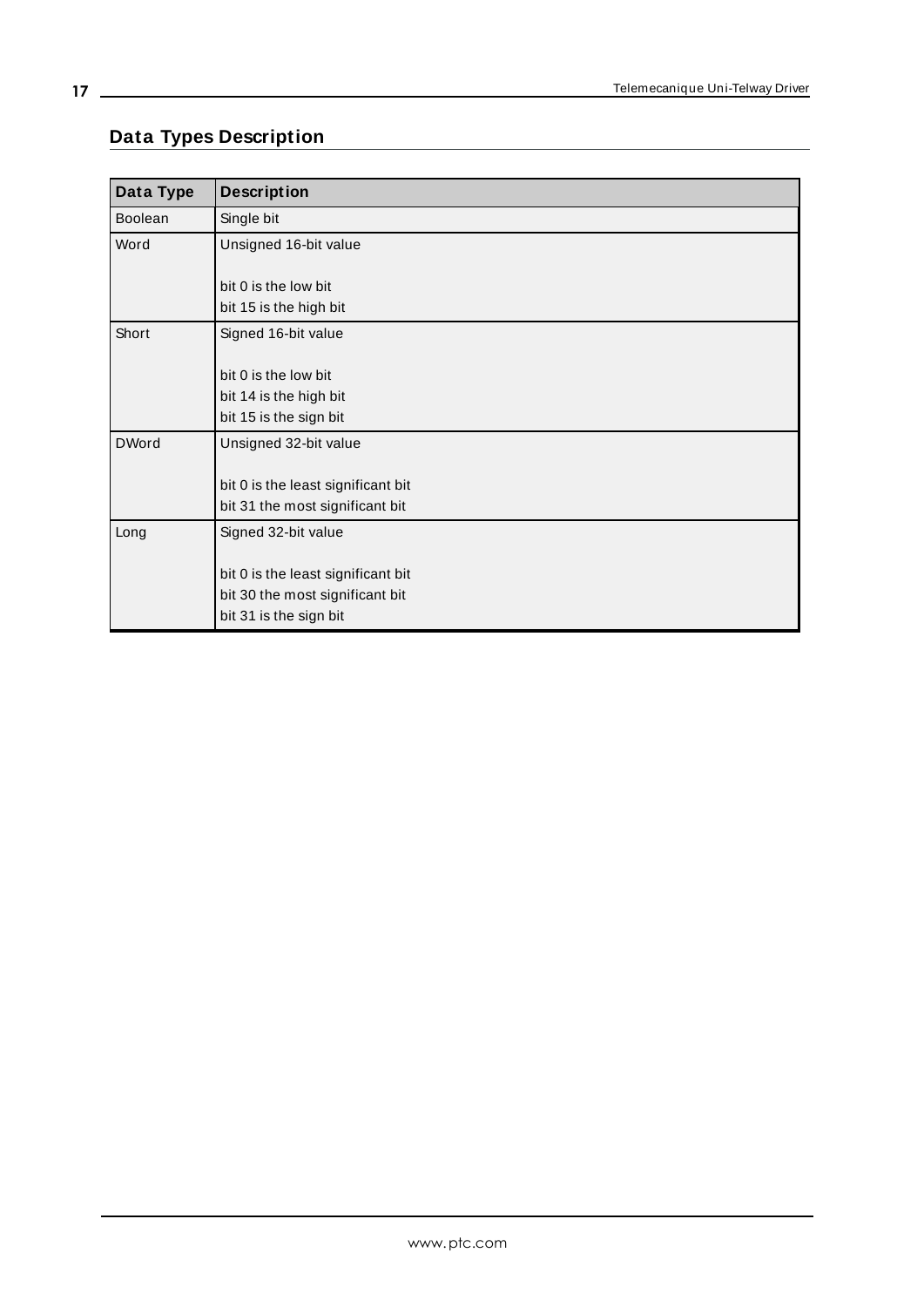## <span id="page-17-6"></span><span id="page-17-0"></span>**Address Descriptions**

Select a model type below to see address information for PLCs of that type. Telemecanique Devices that do not support the full 128-byte data field provided by the Telemecanique Uni-Telway protocol are considered Small Frame. One example of a Small Frame device is the TSX17-20.

#### **Small Frame**

#### <span id="page-17-1"></span>**Large Frame**

## **Small Frame Addresses**

The default data types for dynamically defined tags are shown in **bold** .

<span id="page-17-8"></span><span id="page-17-5"></span><span id="page-17-4"></span><span id="page-17-3"></span>

| <b>Device Type</b>          | Range                                                                                                            | Data Type                                     | <b>Access</b>                         |
|-----------------------------|------------------------------------------------------------------------------------------------------------------|-----------------------------------------------|---------------------------------------|
| <b>Internal Word Memory</b> | MW00000-MW32767*<br>MWxxxxx.00 - MWxxxxx.15<br>MWxxxxx.L<br>$L =$ Number of words used for String<br>Range: 1-15 | Short, Word, Long, DWord<br>Boolean<br>String | Read/Write<br>Read Only<br>Read/Write |
| Internal Bit Memory         | M0000-M4095                                                                                                      | Boolean                                       | Read/Write                            |
| <b>Constant Memory</b>      | KW00000-KW32767*<br>KWxxxxx.00-KWxxxxx.15                                                                        | Short, Word, Long, DWord<br>Boolean           | Read Only<br>Read Only                |
| <b>Timer Preset</b>         | T000.P-T127.P                                                                                                    | Short, Word                                   | Read/Write                            |
| <b>Timer Value</b>          | T000.V-T127.V                                                                                                    | Short, Word                                   | Read Only                             |
| <b>Timer Done Bit</b>       | T000.Q-T127.Q                                                                                                    | Boolean                                       | Read Only                             |
| <b>Counter Preset</b>       | C000.P-C255.P                                                                                                    | Short, Word                                   | Read/Write                            |
| <b>Counter Value</b>        | C000.V-C255.V                                                                                                    | Short, Word                                   | Read Only                             |
| <b>Counter Done Bit</b>     | C000.D-C255.D                                                                                                    | Boolean                                       | Read Only                             |
| <b>PL7 Timer Preset</b>     | TP000.P-TP127.P                                                                                                  | Short, Word                                   | Read/Write                            |
| <b>PL7 Timer Value</b>      | TP000.V-TP127.V                                                                                                  | Short, Word                                   | Read Only                             |
| <b>PL7 Timer Done Bit</b>   | TP000.Q-TP127.Q                                                                                                  | Boolean                                       | Read Only                             |
| <b>IEC Timer Preset</b>     | TM000.P-TM127.P                                                                                                  | Short, Word                                   | Read/Write                            |
| <b>IEC Timer Value</b>      | TM000.V-TM127.V                                                                                                  | Short, Word                                   | Read Only                             |
| <b>IEC Timer Done Bit</b>   | TM000.Q-TM127.Q                                                                                                  | Boolean                                       | Read Only                             |
| <b>PL7 Counter Preset</b>   | CP000.P-CP255.P                                                                                                  | Short, Word                                   | Read/Write                            |
| PL7 Counter Value           | CP000.V-CP255.V                                                                                                  | Short, Word                                   | Read Only                             |
| <b>PL7 Counter Done Bit</b> | CP000.D-CP255.D                                                                                                  | <b>Boolean</b>                                | Read Only                             |

<span id="page-17-7"></span><span id="page-17-2"></span>\* Supports array notation. To specify an array, append the array size to the address specification as follows: address[array size] or address[rows][cols]. Small Frame arrays can have a maximum size of 15 word elements.

**Notes**: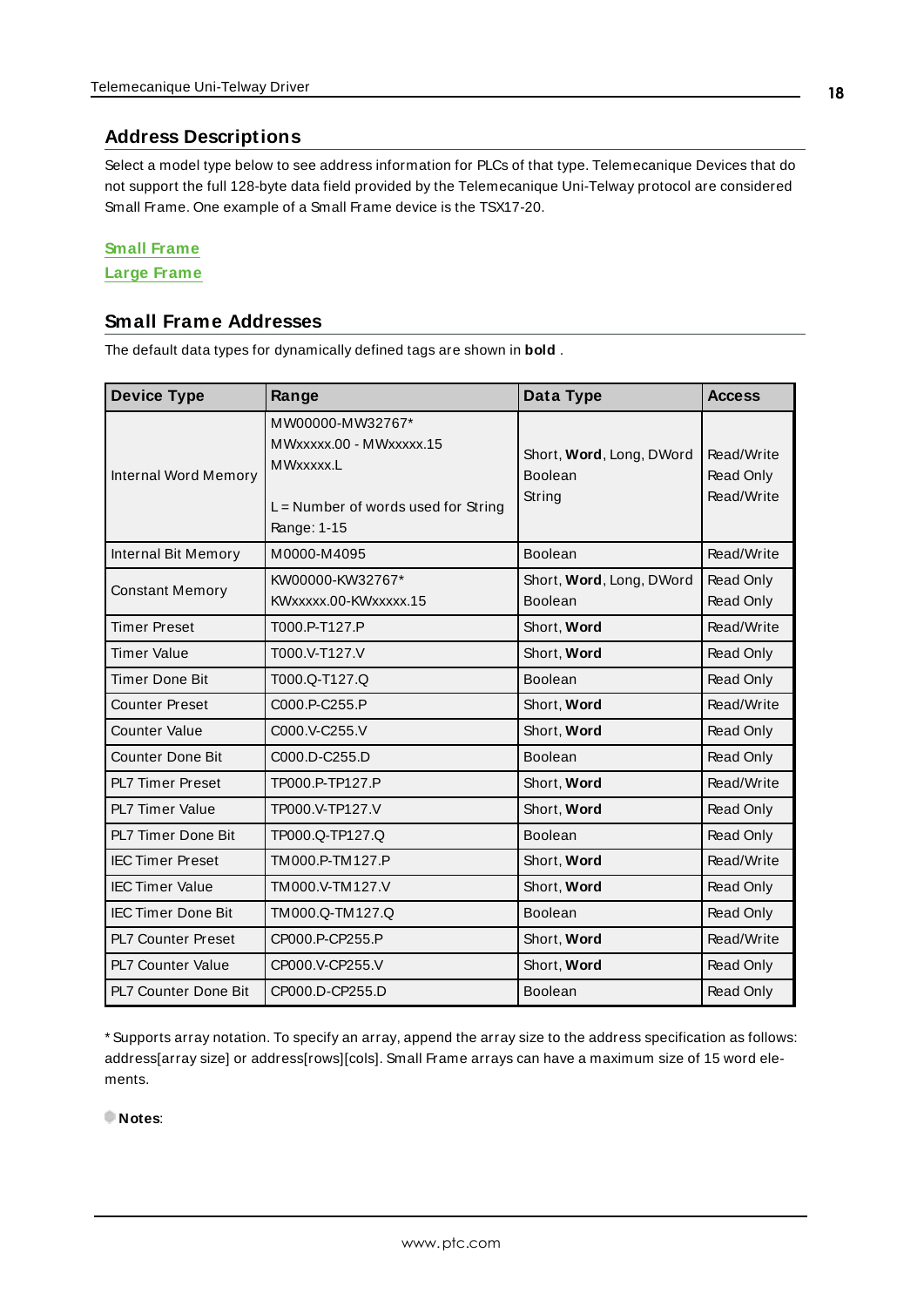- 1. Use PL7/IEC Timers (TP, TM Device Types) and PL7 Counter (CP Device Type) with TSX Micro or Premium PLCs. These types are not supported when using TSX Nano PLC.
- 2. Maximum value for TP, TM and CP Device Types Preset is 9999. A write of a value greater than Maximum will fail with an error '06' (invalid write value).
- 3. Timer and Counter types 'T' and 'C' are not supported when using TSX Nano, Micro or Premium PLCs and will fail with a "Negative Response Returned" error message.

## <span id="page-18-0"></span>**Large Frame Addresses**

The default data types for dynamically defined tags are shown in **bold**.

<span id="page-18-1"></span>

| <b>Device Type</b>          | Range                                                                                                            | Data Type                                     | <b>Access</b>                         |
|-----------------------------|------------------------------------------------------------------------------------------------------------------|-----------------------------------------------|---------------------------------------|
| <b>Internal Word Memory</b> | MW00000-MW32767*<br>MWxxxxx.00 - MWxxxxx.15<br>MWxxxxx.L<br>$L =$ Number of words used for String<br>Range: 1-60 | Short, Word, Long, DWord<br>Boolean<br>String | Read/Write<br>Read Only<br>Read/Write |
| Internal Bit Memory         | M0000-M4095                                                                                                      | Boolean                                       | Read/Write                            |
| <b>Constant Memory</b>      | KW00000-KW32767*<br>KWxxxxx.00-KWxxxxx.15                                                                        | Short, Word, Long, DWord<br><b>Boolean</b>    | Read Only<br>Read Only                |
| <b>Timer Preset</b>         | T000.P-T127.P                                                                                                    | Short, Word                                   | Read/Write                            |
| <b>Timer Value</b>          | T000.V-T127.V                                                                                                    | Short, Word                                   | Read Only                             |
| <b>Timer Done Bit</b>       | T000.Q-T127.Q                                                                                                    | Boolean                                       | Read Only                             |
| <b>Counter Preset</b>       | C000.P-C255.P                                                                                                    | Short, Word                                   | Read/Write                            |
| <b>Counter Value</b>        | C000.V-C255.V                                                                                                    | Short, Word                                   | Read Only                             |
| <b>Counter Done Bit</b>     | C000.D-C255.D                                                                                                    | Boolean                                       | Read Only                             |
| <b>PL7 Timer Preset</b>     | TP000.P-TP127.P                                                                                                  | Short, Word                                   | Read/Write                            |
| <b>PL7 Timer Value</b>      | TP000.V-TP127.V                                                                                                  | Short, Word                                   | Read Only                             |
| PL7 Timer Done Bit          | TP000.Q-TP127.Q                                                                                                  | Boolean                                       | Read Only                             |
| <b>IEC Timer Preset</b>     | TM000.P-TM127.P                                                                                                  | Short, Word                                   | Read/Write                            |
| <b>IEC Timer Value</b>      | TM000.V-TM127.V                                                                                                  | Short, Word                                   | Read Only                             |
| <b>IEC Timer Done Bit</b>   | TM000.Q-TM127.Q                                                                                                  | Boolean                                       | Read Only                             |
| <b>PL7 Counter Preset</b>   | CP000.P-CP255.P                                                                                                  | Short, Word                                   | Read/Write                            |
| PL7 Counter Value           | CP000.V-CP255.V                                                                                                  | Short, Word                                   | Read Only                             |
| PL7 Counter Done Bit        | CP000.D-CP255.D                                                                                                  | Boolean                                       | Read Only                             |

\* Supports array notation. To specify an array, append the array size to the address specification as follows: address [array size] or address[rows][cols]. Large Frame arrays can have a maximum size of 60 word elements.

**Notes**: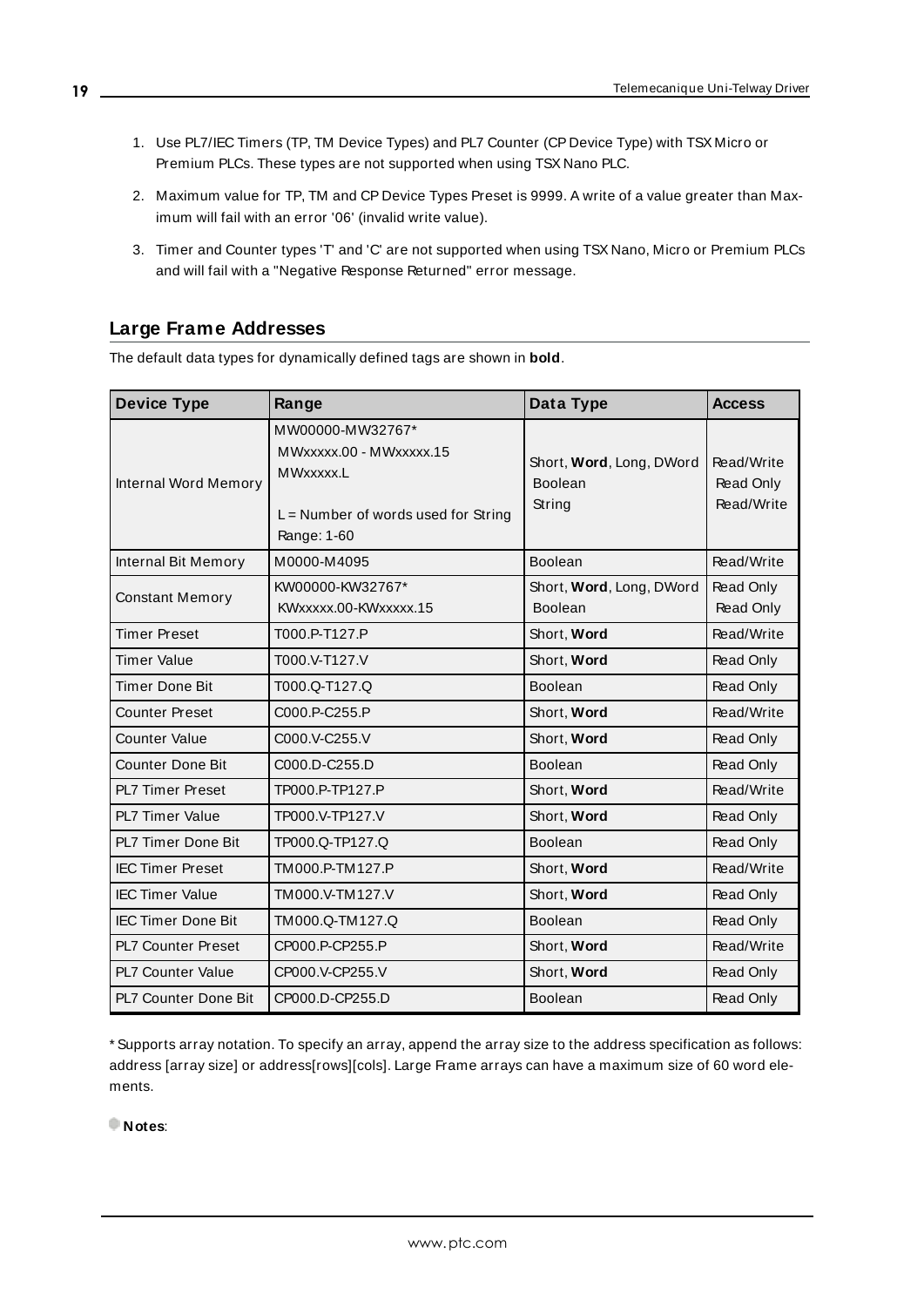- 1. Use PL7/IEC Timers (TP, TM Device Types) and PL7 Counter (CP Device Type) with TSX Micro or Premium PLCs. These types are not supported when using TSX Nano PLC.
- 2. Maximum value for TP, TM and CP Device Types Preset is 9999. A write of a value greater than Maximum will fail with an error '06' (invalid write value).
- 3. Timer and Counter types 'T' and 'C' are not supported when using TSX Nano, Micro or Premium PLCs and will fail with a "Negative Response Returned" error message.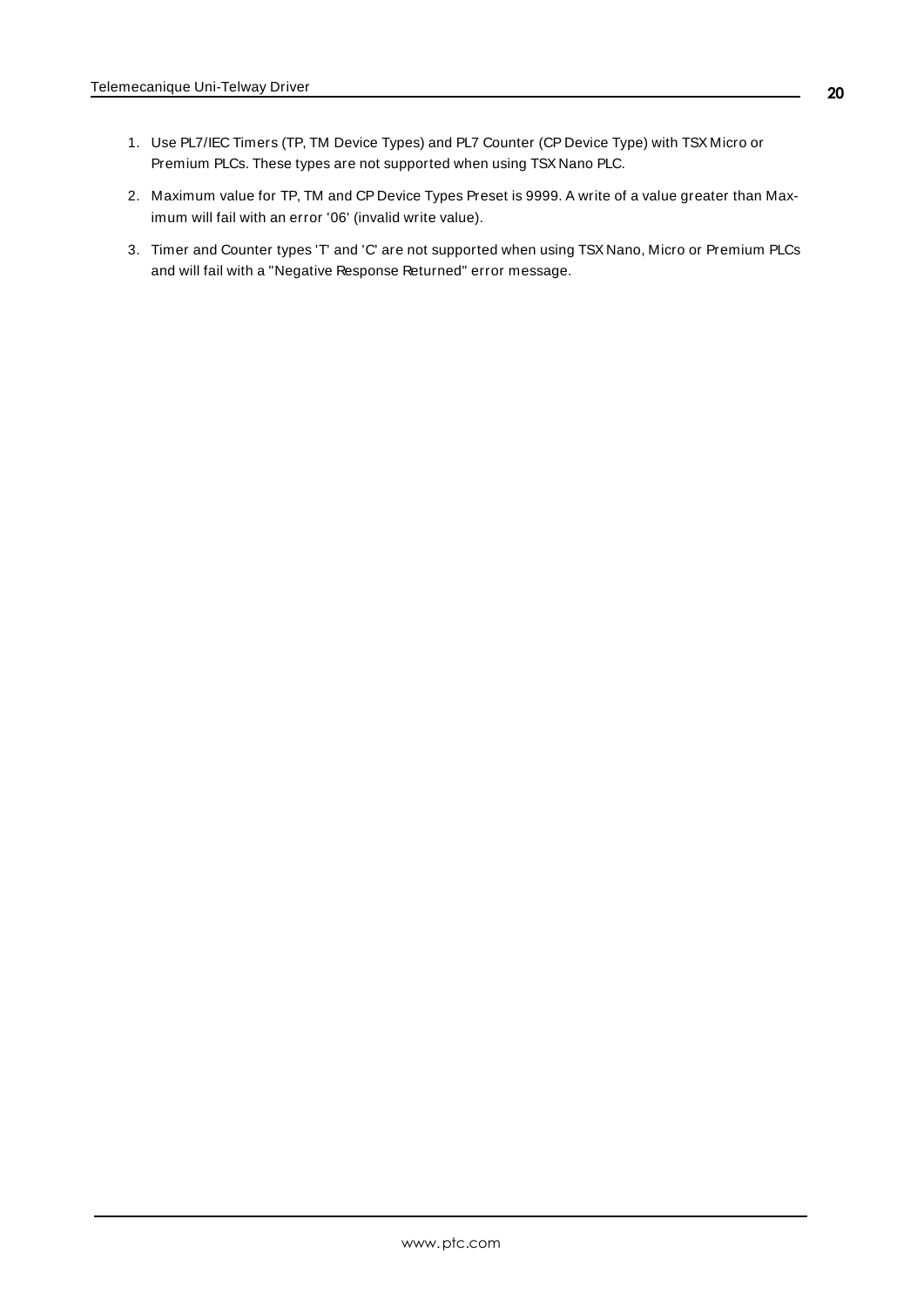## <span id="page-20-0"></span>**Error Descriptions**

The following error / warning messages may be generated. Click on the link for a description of the message.

#### **Address Validation**

**M issing address Device address <address> contains a syntax error Address <address> is out of range for the specified device or register Data type <type> is not valid for device address <address> Device address <address> is read only**

### **Serial Communications**

**COM n does not exist Error opening COM n COM n is in use by another application Unable to set comm properties on COM n Communications error on <channel name> [<error mask>]**

#### **Device Status Messages**

**Device <device name> is not responding Unable to write to <address> on device <device name> Device <device name> responded with error <error byte> (Tag <address>, Size <size>) Device <device name> negative response returned (Tag <address>, Size <size>) Device <device name> response invalid (Tag <address>, Size <size>)**

## <span id="page-20-1"></span>**Missing address**

**Error Type:**

Warning

#### **Possible Cause:**

A tag address that has been specified dynamically has no length.

#### **Solution:**

<span id="page-20-2"></span>Re-enter the address in the client application.

#### **Device address <address> contains a syntax error**

# **Error Type:**

Warning

## **Possible Cause:**

A tag address that has been specified dynamically contains one or more invalid characters.

## **Solution:**

Re-enter the address in the client application.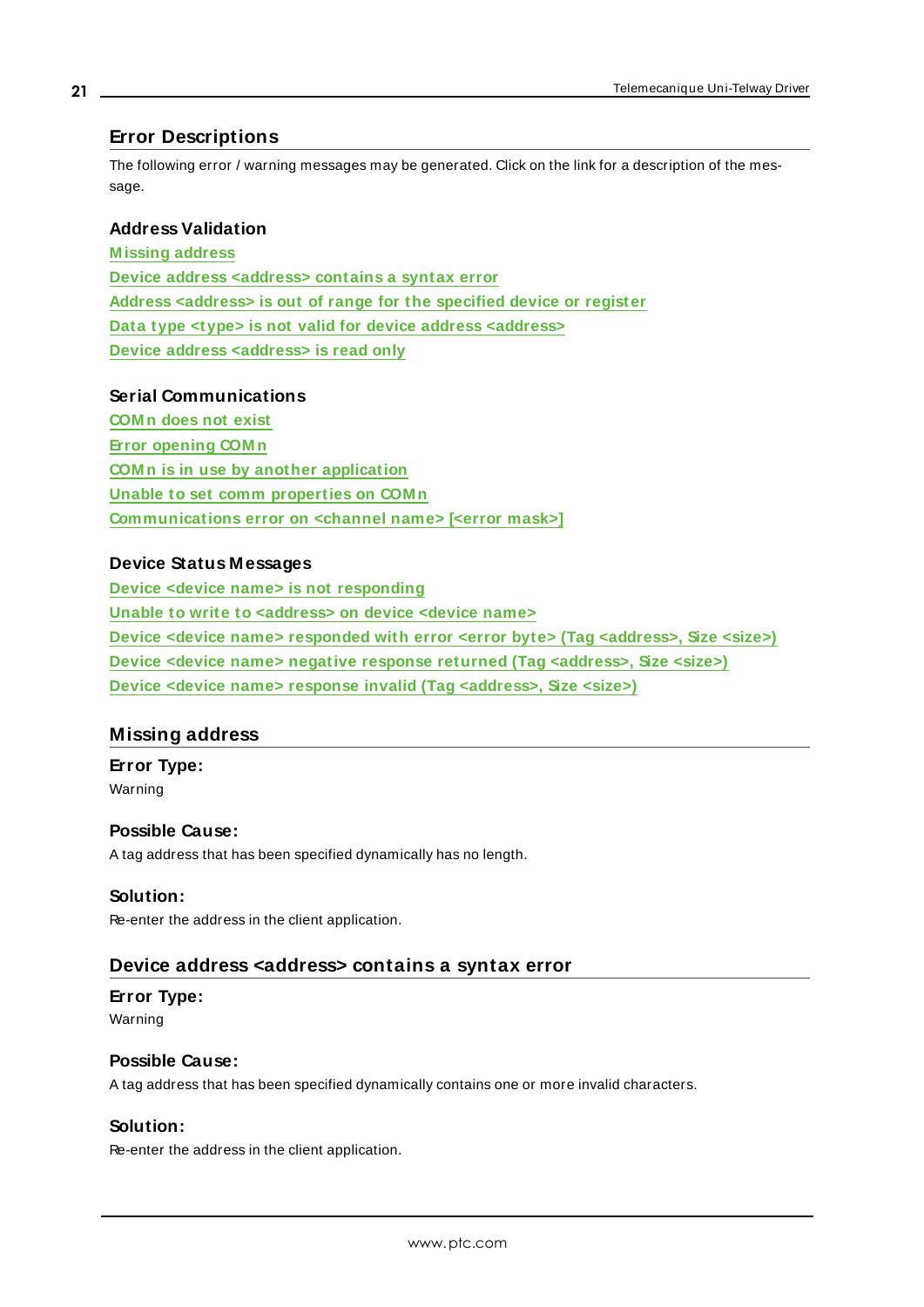# <span id="page-21-0"></span>**Address <address> is out of range for the specified device or register**

#### **Error Type:**

Warning

## **Possible Cause:**

A tag address that has been specified dynamically references a location that is beyond the range of supported locations for the device.

## **Solution:**

<span id="page-21-1"></span>Verify the address is correct; if it is not, re-enter it in the client application.

## **Data type <type> is not valid for device address <address>**

#### **Error Type:**

Warning

### **Possible Cause:**

A tag address that has been specified dynamically has been assigned an invalid data type.

### **Solution:**

<span id="page-21-2"></span>Modify the requested data type in the client application.

## **Device address <address> is read only**

# **Error Type:**

Warning

#### **Possible Cause:**

A tag address that has been specified dynamically has a requested access mode that is not compatible with what the device supports for that address.

## **Solution:**

<span id="page-21-3"></span>Change the access mode in the client application.

## **COMn does not exist**

### **Error Type:**

Fatal

## **Possible Cause:**

The specified COM port is not present on the target computer.

## **Solution:**

<span id="page-21-4"></span>Verify that the proper COM port has been selected.

## **Error opening COMn**

## **Error Type:**

Fatal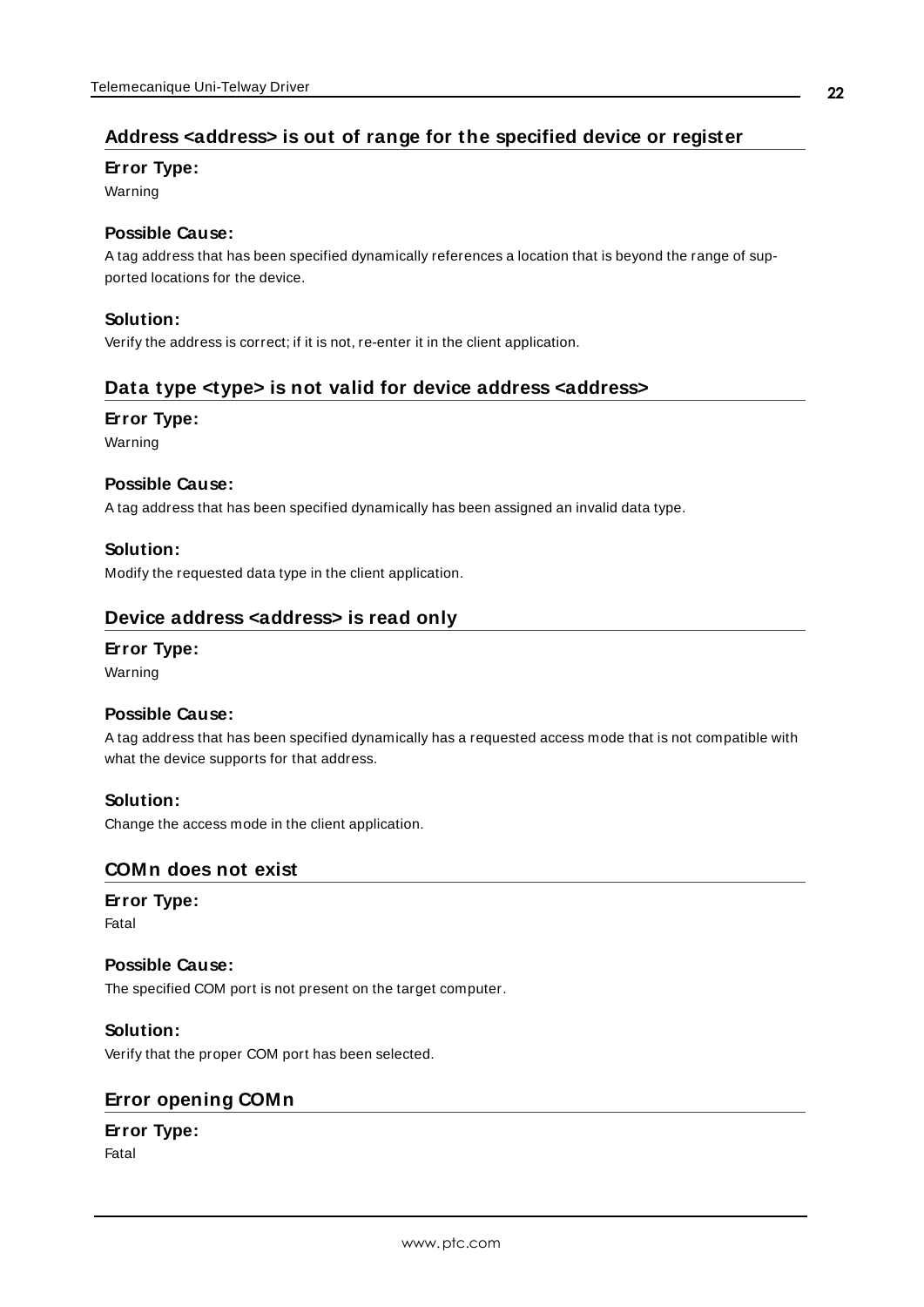#### **Possible Cause:**

The specified COM port could not be opened due to an internal hardware or software problem on the target computer.

### **Solution:**

<span id="page-22-0"></span>Verify that the COM port is functional and may be accessed by other Windows applications.

## **COMn is in use by another application**

#### **Error Type:**

Fatal

#### **Possible Cause:**

The serial port assigned to a device is being used by another application.

#### **Solution:**

<span id="page-22-1"></span>Verify that the correct port has been assigned to the channel.

## **Unable to set comm properties on COMn**

#### **Error Type:**

Fatal

#### **Possible Cause:**

The serial properties for the specified COM port are not valid.

#### **Solution:**

<span id="page-22-2"></span>Verify the serial properties and make any necessary changes.

## **Communications error on <channel name> [<error mask>]**

#### **Error Type:**

Serious

#### **Error Mask Definitions:**

- <span id="page-22-3"></span>**B** = Hardware break detected.
- **F** = Framing error.
- <span id="page-22-4"></span> $E = I/O$  error.
- **O** = Character buffer overrun.
- <span id="page-22-5"></span> $R = RX$  buffer overrun.
- **P** = Received byte parity error.
- **T** = TXbuffer full.

#### **Possible Cause:**

- 1. The serial connection between the device and the host PC is bad.
- 2. The communications properties for the serial connection are incorrect.

## **Solution:**

**23**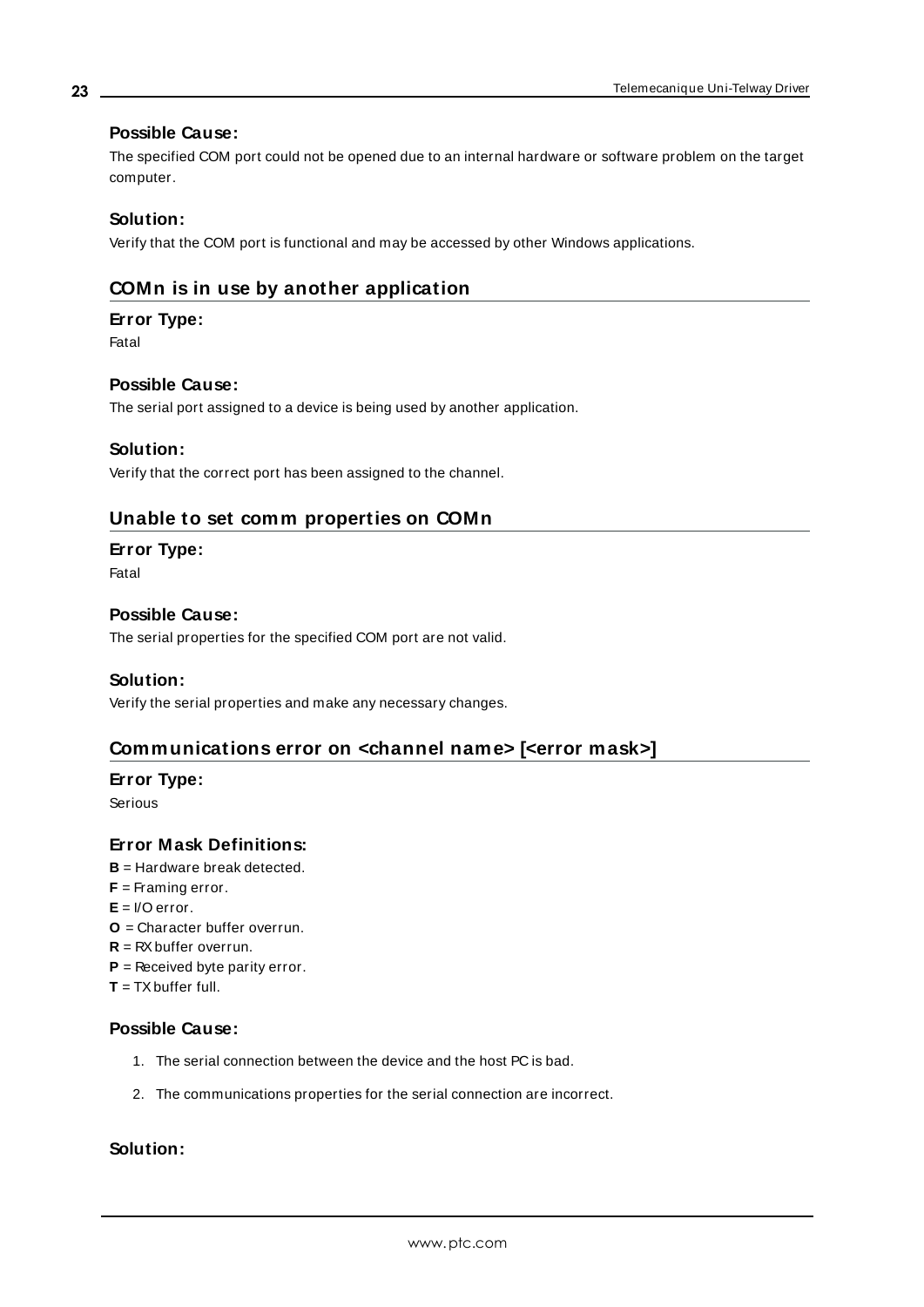- 1. Verify the cabling between the PC and the PLC device.
- 2. Verify that the specified communications properties match those of the device.

## <span id="page-23-0"></span>**Device <device name> is not responding**

#### **Error Type:**

Serious

#### **Possible Cause:**

- 1. The serial connection between the device and the host PC is broken.
- 2. The communications properties for the serial connection are incorrect.
- 3. The named device may have been assigned an incorrect Network ID.
- 4. The response from the device took longer to receive than the amount of time specified in the "Request Timeout" device property.

#### **Solution:**

- 1. Verify the cabling between the PC and the PLC device.
- 2. Verify that the specified communications properties match those of the device.
- 3. Verify that the Network ID given to the named device matches that of the actual device.
- 4. Increase the Request Timeout property so that the entire response can be handled.

## <span id="page-23-1"></span>**Unable to write to <address> on device <device name>**

#### **Error Type:**

Serious

#### **Possible Cause:**

- 1. The serial connection between the device and the host PC is broken.
- 2. The communications properties for the serial connection are incorrect.
- 3. The named device may have been assigned an incorrect Network ID.

#### **Solution:**

- 1. Verify the cabling between the PC and the PLC device.
- 2. Verify that the specified communications properties match those of the device.
- 3. Verify that the Network ID given to the named device matches that of the actual device.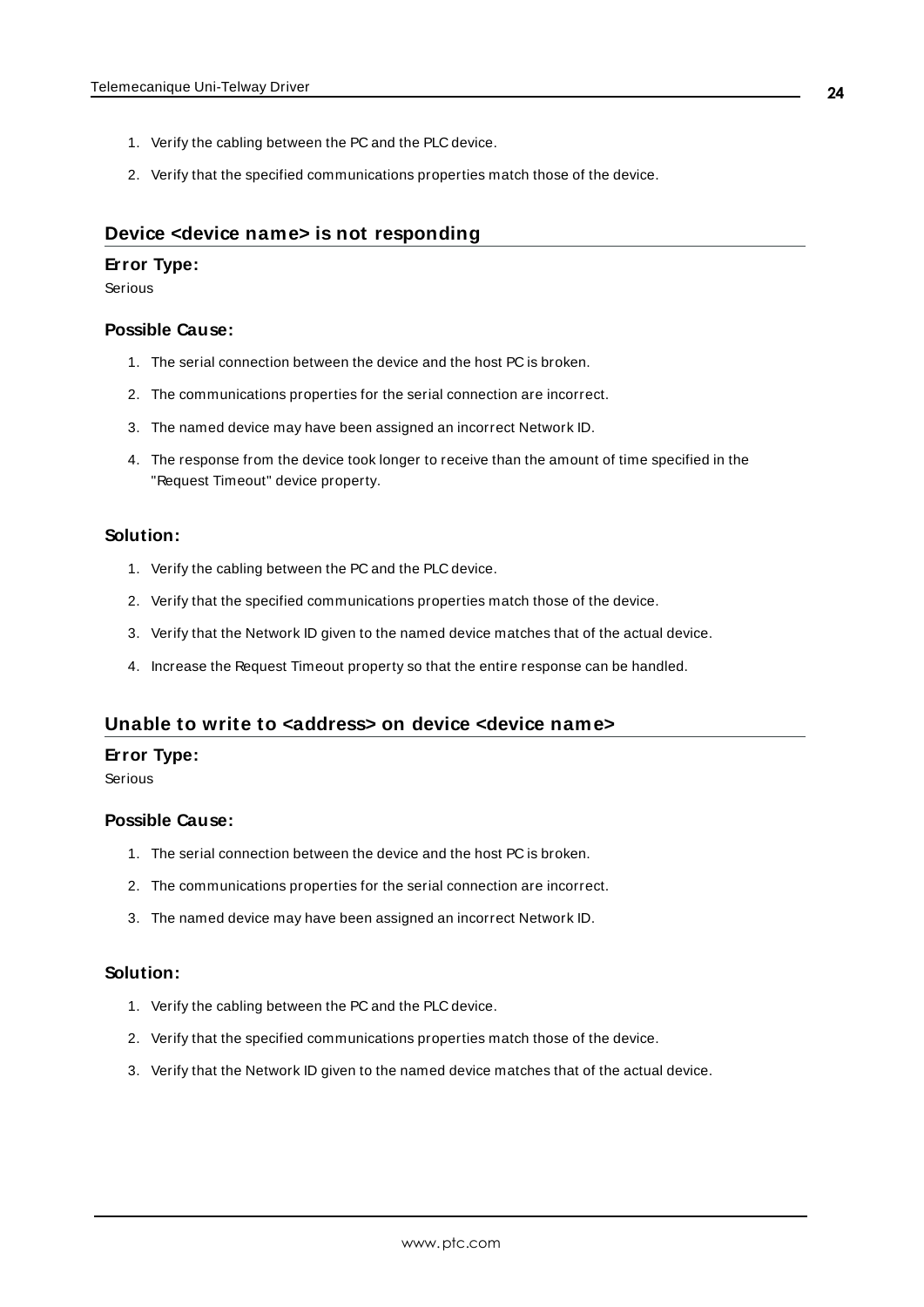# <span id="page-24-0"></span>**Device <device name> responded with error <error byte> (Tag <address>, Size <size>)**

### **Error Type:**

Warning

## **Possible Cause:**

See the Solution.

#### **Solution:**

Use following tables to decode the error byte.

### **Read Error Byte Possible Values**

| <b>Error Byte</b> | <b>Description</b>                                        |
|-------------------|-----------------------------------------------------------|
| 00h               | Read performed                                            |
| 02h               | Instance number outside configuration limits              |
| 03h               | Number of bits to read not a multiple of 8                |
| 04h               | Object not configured in PL7 application                  |
| 05h               | Response buffer overflow                                  |
| 07h               | Access property, object label or element number incorrect |
| 08h               | Access temporarily not possible                           |
| 09h               | Number of reads requested equal to zero                   |

## **Write Error Byte Possible Values**

| <b>Error Byte</b> | <b>Description</b>                                 |
|-------------------|----------------------------------------------------|
| 00h               | Write operation performed                          |
| 01h               | Element write-protected                            |
| 02h               | Instance number outside configuration limits       |
| 04h               | Object not configured in PL7 application           |
| 06h               | Invalid write value                                |
| 08h               | Access temporarily not possible                    |
| 09h               | Number of write operations requested equal to zero |

# <span id="page-24-1"></span>**Device <device name> Negative response returned (Tag <address>, Size <size>)**

## **Error Type:**

Serious

## **Possible Cause:**

An unsupported type was used.

## **Solution:**

Use a supported type.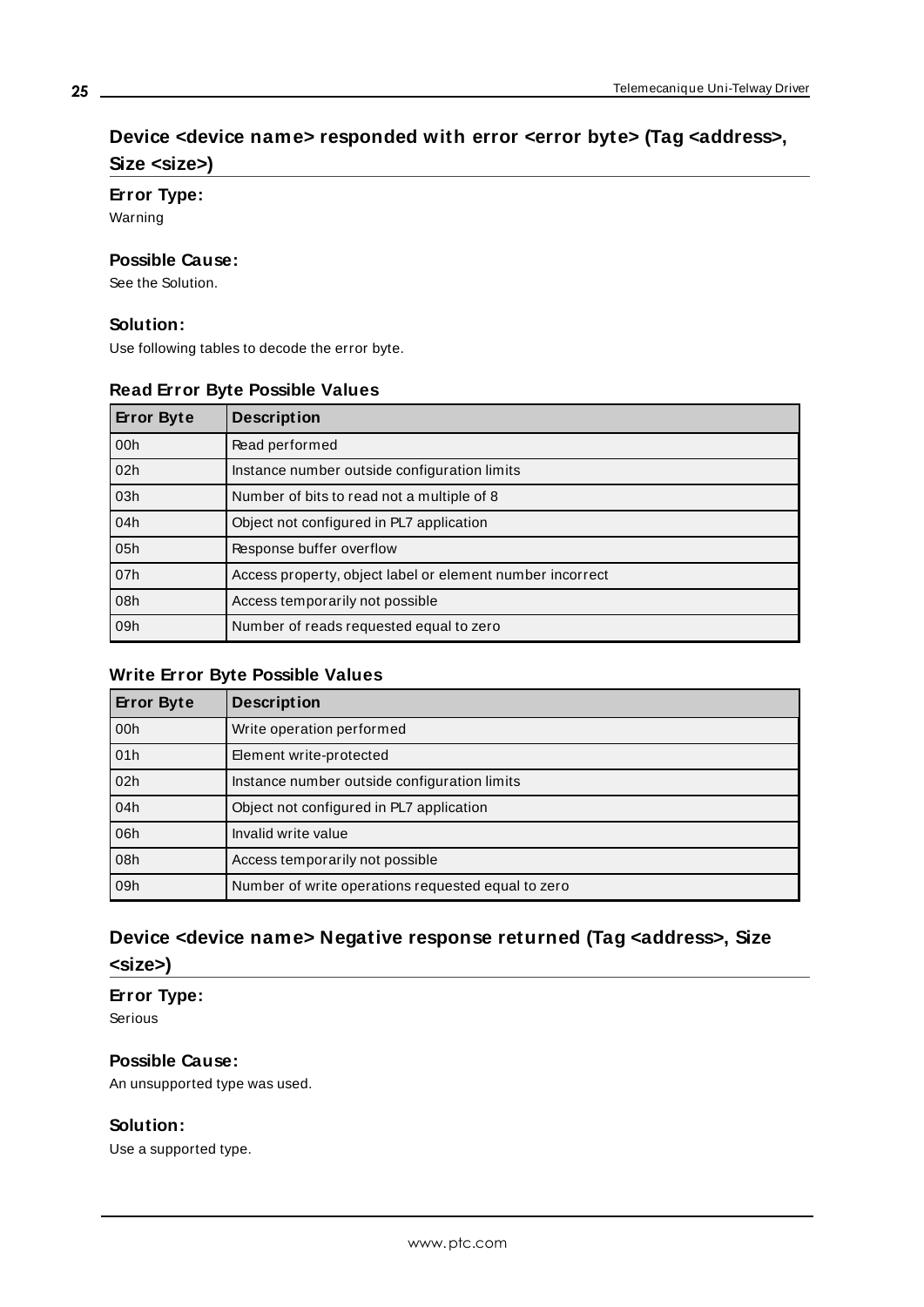# <span id="page-25-0"></span>**Device <device name> response invalid (Tag <address>, Size <size>)**

### **Error Type:**

Warning

## **Possible Cause:**

Either an unsupported type was used or the PLC does not support the type.

## **Solution:**

Use a supported type.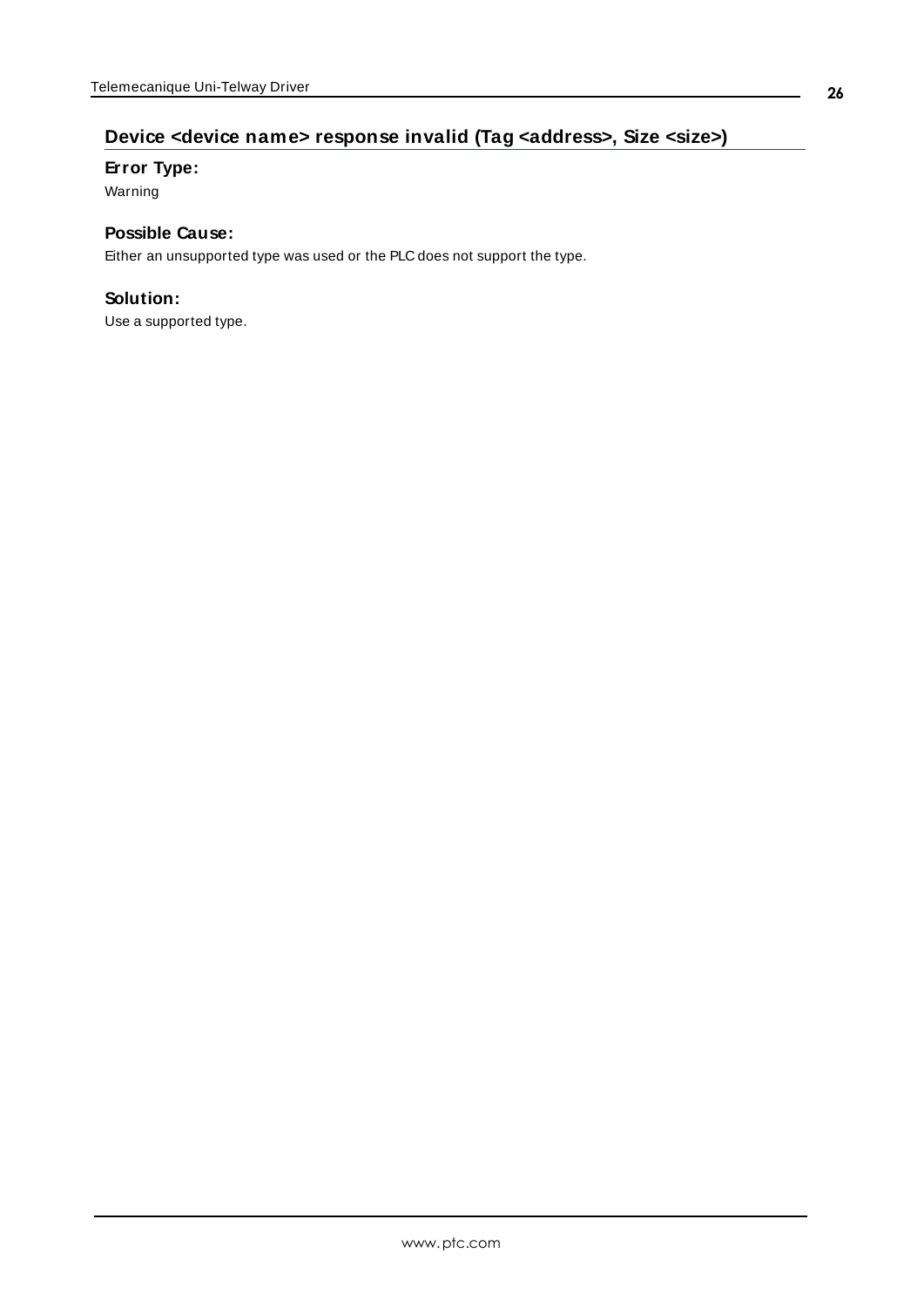# <span id="page-26-0"></span>Index

# **A**

Address [15](#page-14-0) Address <address> is out of range for the specified device or register [22](#page-21-0) Address Descriptions [18](#page-17-0) Array [18-19](#page-17-2) Auto-Demotion [14](#page-13-0) Auto-Dial [8](#page-7-2)

# **B**

Baud Rate [5](#page-4-1), [7](#page-6-4) Boolean [17](#page-16-1)

# **C**

Channel [15](#page-14-2) Channel Assignment [12](#page-11-2) Channel Properties — Advanced [10](#page-9-0) Channel Properties — General [6](#page-5-0) Channel Properties — Serial Communications [7](#page-6-1) Channel Properties — Write Optimizations [9](#page-8-2) Close Idle Connection [8-9](#page-7-3) COM ID [7](#page-6-5) COM Port [7](#page-6-6) Communications error on <channel name> [<error mask>] [23](#page-22-2) COMn does not exist [22](#page-21-3) COMn is in use by another application [23](#page-22-0) Connect Timeout [8](#page-7-4) Connection Type [7](#page-6-2) Constant [18-19](#page-17-3) Converter [5](#page-4-2) Counter [18-19](#page-17-4)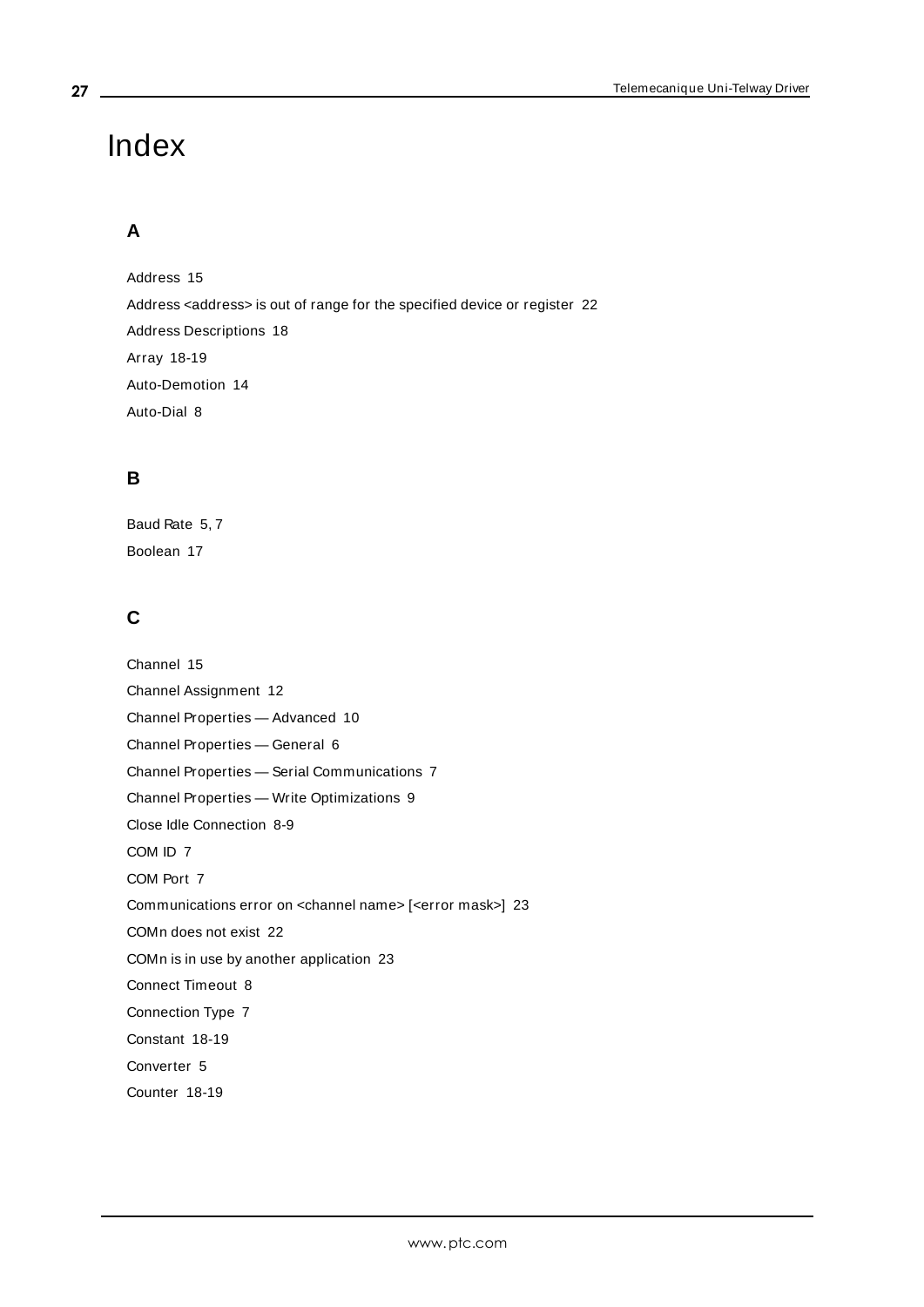# **D**

Data Bits [7](#page-6-7) Data Collection [13](#page-12-2) Data type <type> is not valid for device address <address> [22](#page-21-1) Data Types Description [17](#page-16-0) Demote on Failure [14](#page-13-1) Demotion Period [14](#page-13-2) Device <device name> is not responding [24](#page-23-0) Device <device name> Negative response returned (Tag <address>, Size <size>) [25](#page-24-1) Device <device name> responded with error <error byte> (Tag <address>, Size <size>) [25](#page-24-0) Device <device name> response invalid (Tag <address>, Size <size>) [26](#page-25-0) Device address <address> contains a syntax error [21](#page-20-2) Device address <address> is read only [22](#page-21-2) Device Properties — Auto-Demotion [14](#page-13-0) Device Properties — General [12](#page-11-0) Device Properties — Redundancy [16](#page-15-0) Diagnostics [6](#page-5-1) Discard Requests when Demoted [15](#page-14-3) Do Not Scan, Demand Poll Only [14](#page-13-3) Driver [12](#page-11-3) Driver Setup [11](#page-10-0) Drop [8](#page-7-5) DTR [8](#page-7-6) Duty Cycle [10](#page-9-1)

DWord [17](#page-16-2)

# **E**

Error Descriptions [21](#page-20-0) Error opening COMn [22](#page-21-4)

## **F**

Five-Layer Address [15](#page-14-4) Flow Control [5](#page-4-3), [8](#page-7-7) Framing [23](#page-22-3)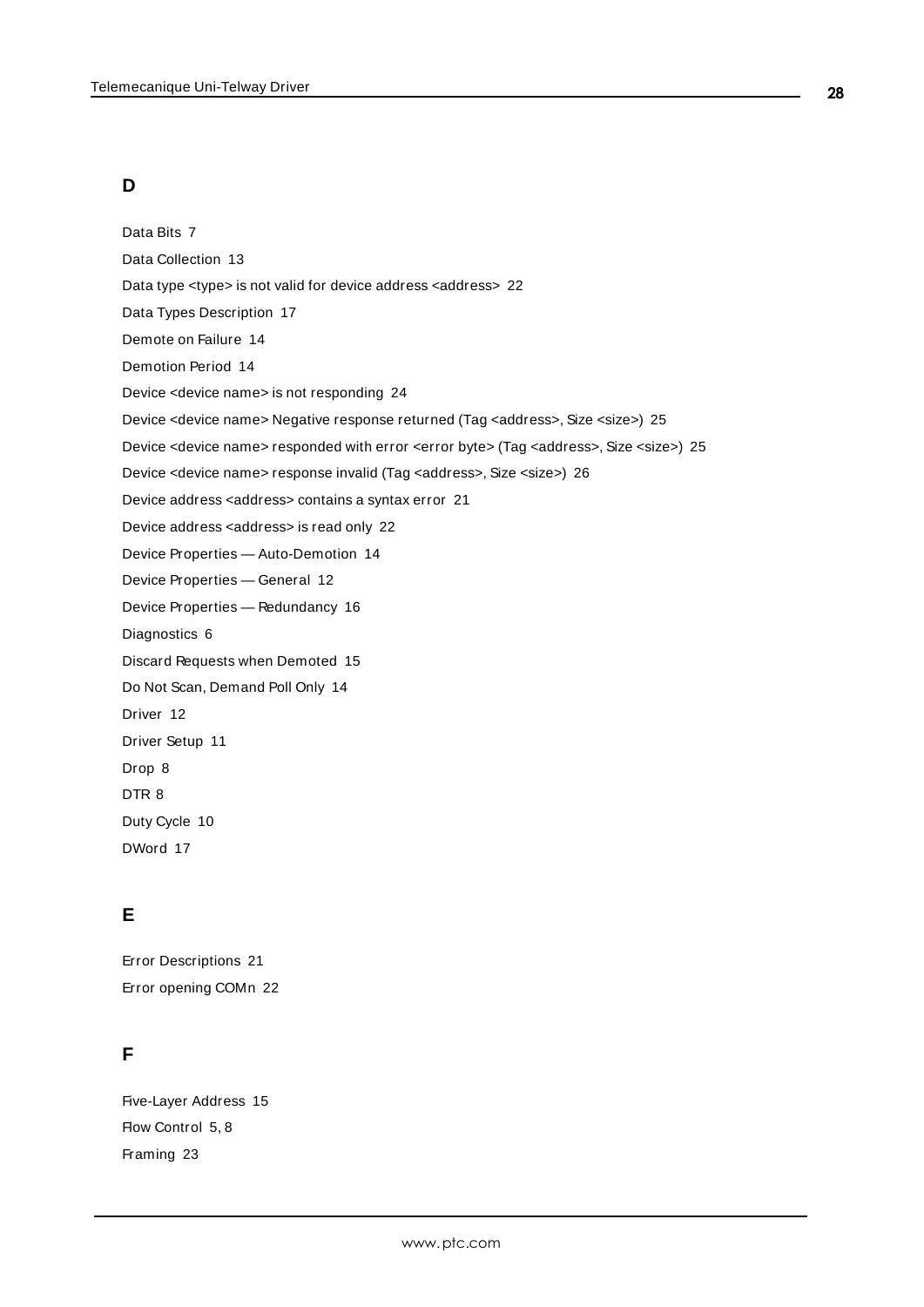# **G**

Gate [15](#page-14-5) General [12](#page-11-0)

# **H**

Help Contents [4](#page-3-0)

# **I**

ID [12](#page-11-4) Identification [6,](#page-5-2) [12](#page-11-5) Idle Time to Close [8-9](#page-7-8) Initial Updates from Cache [14](#page-13-4) Inter-Device Delay [10](#page-9-2)

# **L**

Large Frame [5](#page-4-4) Large Frame Addresses [19](#page-18-0) Long [17](#page-16-3)

# **M**

Mask [23](#page-22-2) Memory [18-19](#page-17-5) Message Timeout [15](#page-14-6) Missing address [21](#page-20-1) Model [12](#page-11-6) Modem [7-8](#page-6-8) Modem Settings [8](#page-7-1) Module [15](#page-14-7)

# **N**

Name [12](#page-11-7) Network [15](#page-14-8)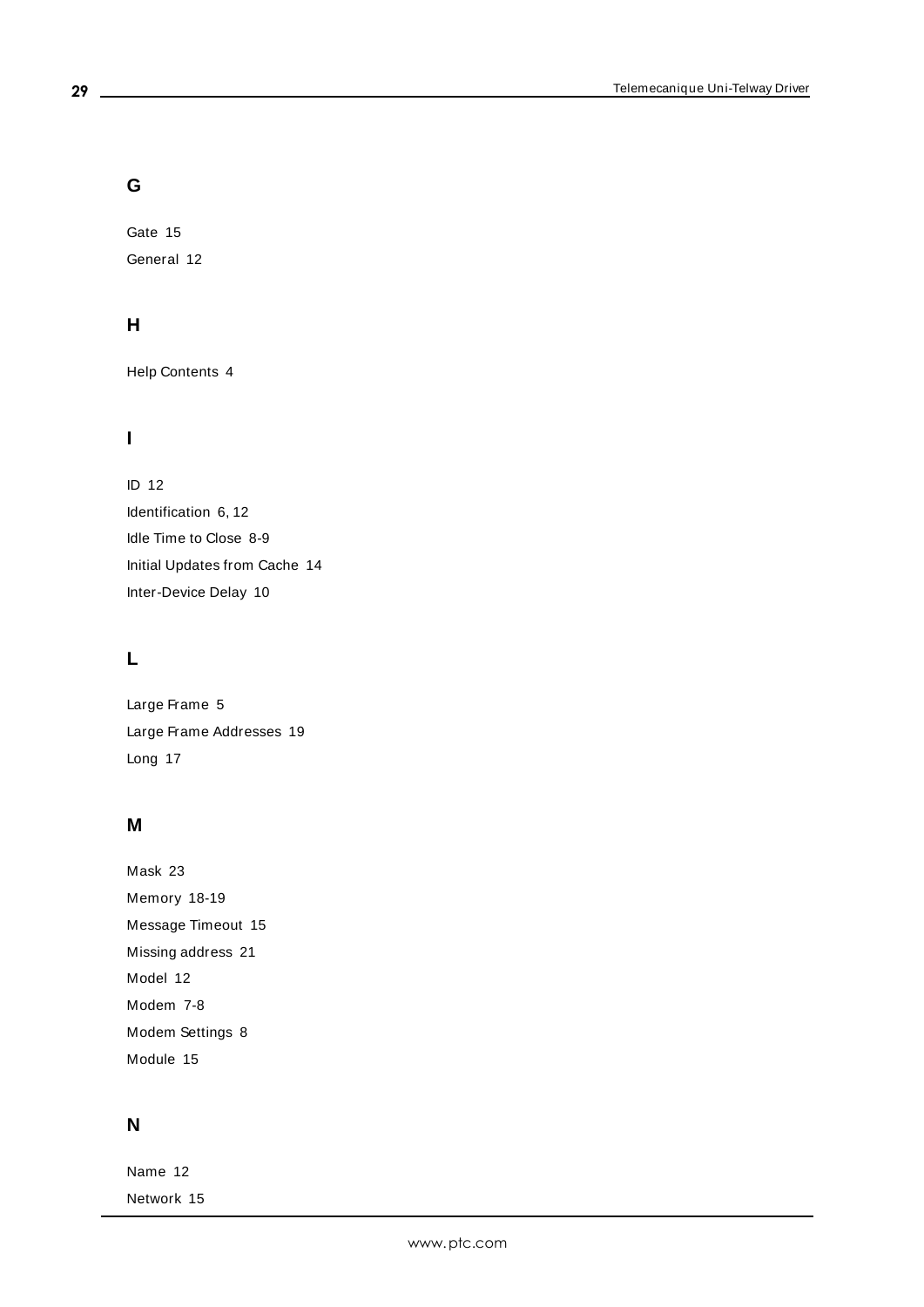Non-Normalized Float Handling [10](#page-9-3) None [7](#page-6-9)

# **O**

Operating Mode [12](#page-11-1) Operation with no Communications [9](#page-8-1) Operational Behavior [8](#page-7-0) Optimization Method [9](#page-8-3) Overrun [23](#page-22-4) Overview [4](#page-3-1)

# **P**

Parity [5](#page-4-5), [8](#page-7-9), [23](#page-22-5) Physical Medium [7](#page-6-10) PLC [18](#page-17-6) Poll Delay [8](#page-7-10) Preset [18-19](#page-17-7) Protocol [5](#page-4-6)

# **R**

Raise [8](#page-7-11) Read Processing [9](#page-8-4) Redundancy [16](#page-15-0) Replace with Zero [10](#page-9-4) Report Communication Errors [8-9](#page-7-12) Respect Tag-Specified Scan Rate [14](#page-13-5) Response Timeout [15](#page-14-9) Retries [15](#page-14-10) RS-485 [8](#page-7-13) RS232 [5](#page-4-7) RS485 [5](#page-4-7) RTS [8](#page-7-14)